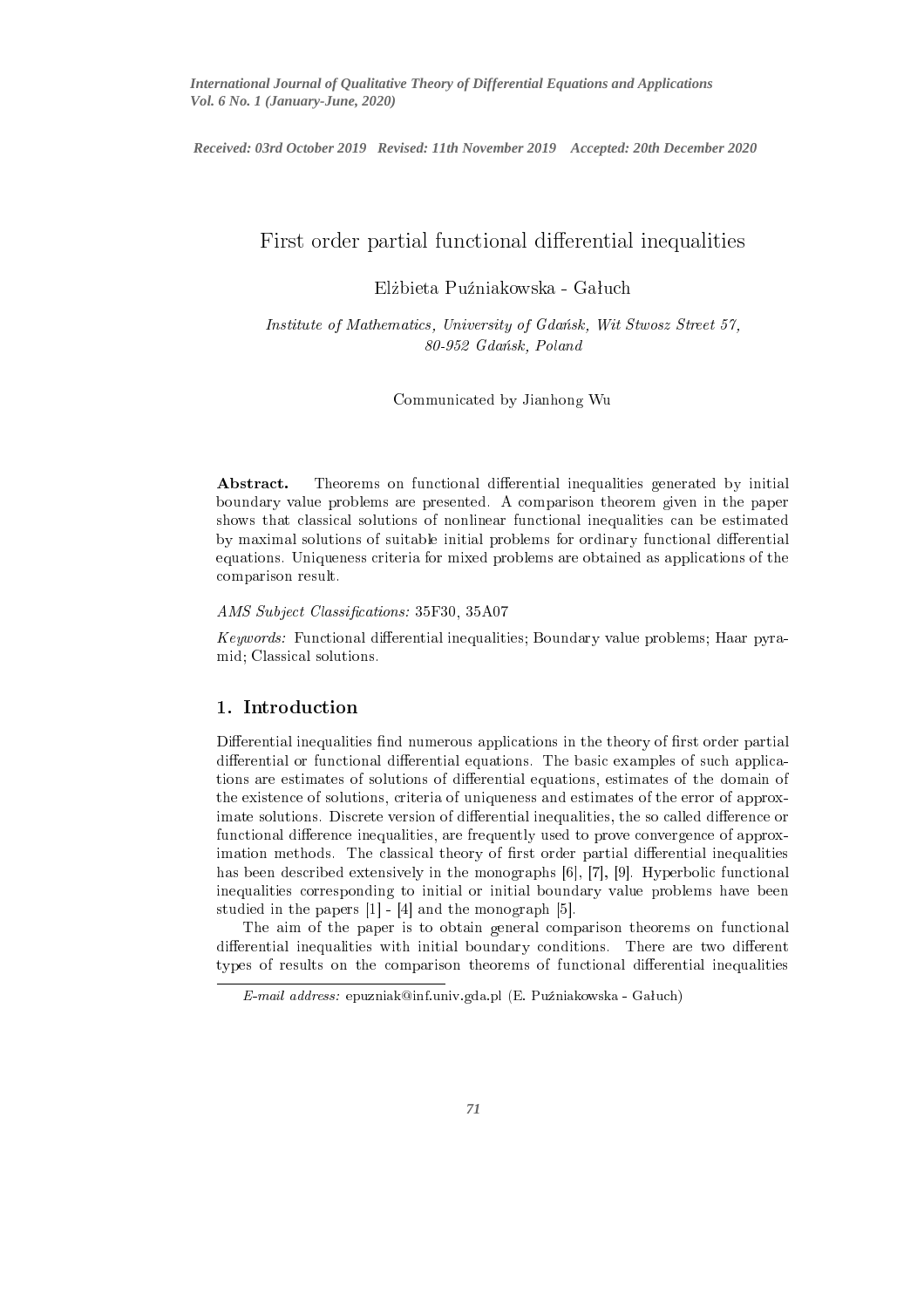in the literature. The first type of theorems allow to estimate a function of several variables, while the se
ond one, the so alled omparison theorems, give estimates for functions of one variable. In Section 2 we deal with the first kind of results, while the omparison theorem is presented in Se
tion 3.

We formulate our functional differential problems. For any metric spaces  $X, Y$  we denote by  $C(X, Y)$  the class of all continuous functions from X into Y. We will use vectorial inequalities with the understanding that the same inequalities hold between their orresponding omponents.

Let  $a > 0, b_0 \in \mathbb{R}_+, \mathbb{R}_+ = [0, +\infty)$ , be fixed and suppose that the functions  $\alpha,\beta\colon [0,a)\to\mathbb{R}^n, \ \alpha=(\alpha_1,\ldots,\alpha_n),\ \beta=(\beta_1,\ldots,\beta_n), \text{ satisfy the conditions: } \alpha \text{ and } \beta$ are of class  $C^1$  on  $[0, a)$  and  $\alpha(t) < \beta(t)$  for  $t \in [0, a)$ . Let E be a generalized Haar pyramid and the contract of the contract of the contract of the contract of the contract of the contract of the

$$
E = \{(t, x) \in \mathbb{R}^{1+n} : t \in (0, a), x \in [\alpha(t), \beta(t)]\}
$$
\n(1.1)

and  $E_0 = [-b_0, 0] \times [b_*, b^*], b_* = \alpha(0), b^* = \beta(0)$ . For  $(t, x) \in E$  we define the set  $D[t, x]$  as follows

$$
D[t, x] = \{ (\tau, y) \in \mathbb{R}^{1+n} : \tau \le 0, (t + \tau, x + y) \in E_0 \cup E \}.
$$

It is clear that  $D[t, x] = D_0[t, x] \cup D_*[t, x]$ , where

$$
D_0[t, x] = [-b_0 - t, -t] \times [b_*, b^*],
$$

$$
D_*[t, x] = \{(\tau, y) \in \mathbb{R}^{1+n} : -t \le \tau \le 0, -x + \alpha(t + \tau) \le y \le -x + \beta(t + \tau)\}.
$$

Write  $B = [-b_0 - a, 0] \times [c - d, d - c]$ , where  $c = (c_1, \ldots, c_n)$ ,  $d = (d_1, \ldots, d_n)$  and

$$
c_i = \inf \{ \alpha_i(t) : t \in [0, a) \}, d_i = \sup \{ \beta_i(t) : t \in [0, a) \}, i = 1, ..., n.
$$

Then we have  $D[t, x] \subset B$  for  $(t, x) \in E$ . For a function  $z: E_0 \cup E \to \mathbb{R}$  and for a point  $(t, x) \in E$ , we define a function  $z_{(t,x)} \colon D[t, x] \to \mathbb{R}$  as follows:

$$
z_{(t,x)}(\tau, y) = z(t + \tau, x + y), \ (\tau, y) \in D[t, x].
$$

Then  $z_{(t,x)}$  is the restriction of z to the set  $(E_0\cup E)\cap([-b_0,t]\times\mathbb{R}^n)$  and this restriction is shifted to the set  $D[t,x]$ . Write  $\partial_0 E = \partial E \cap ((0,a) \times \mathbb{R}^n)$ , where  $\partial E$  is the boundary of E. Suppose that the sets  $\Delta_0$ ,  $\Delta \subset \partial E$  satisfy the conditions:

$$
\Delta_0 \cup \Delta = \partial_0 E, \ \Delta_0 \cap \Delta = \emptyset.
$$

The cases  $\Delta_0 = \emptyset$  or  $\Delta = \emptyset$  are not excluded. We will assume that differential functional equations or inequalities are satisfied on  $Int E \cup \Delta$  and initial boundary conditions hold on  $E_0 \cup \Delta_0$ . Suppose that  $\kappa: [0, a) \to \mathbb{R}$  and  $\psi_* = (\psi_1, \dots, \psi_n): E \to$  $\mathbb{R}^n$  are given functions. The requirements on  $\kappa$  and  $\psi_*$  are that  $0 \leq \kappa(t) \leq t$  and  $(\kappa(t), \psi_*(t,x)) \in E_0 \cup E$  for  $(t,x) \in E$ . Set  $\psi(t,x) = (\kappa(t), \psi_*(t,x))$  for  $(t,x) \in E$ . Write  $\Omega = E \times \mathbb{R} \times C(B, \mathbb{R}) \times \mathbb{R}^n$  and suppose that  $f: \Omega \to \mathbb{R}$  and  $\varphi: E_0 \cup \Delta_0 \to \mathbb{R}$ are given functions. We will say that the function  $f$  satisfies the condition  $(V)$  if for each  $(t, x, p, q) \in E \times \mathbb{R} \times \mathbb{R}^n$  and for  $w, \tilde{w} \in C(B, \mathbb{R})$  such that  $w(\tau, y) = \tilde{w}(\tau, y)$  for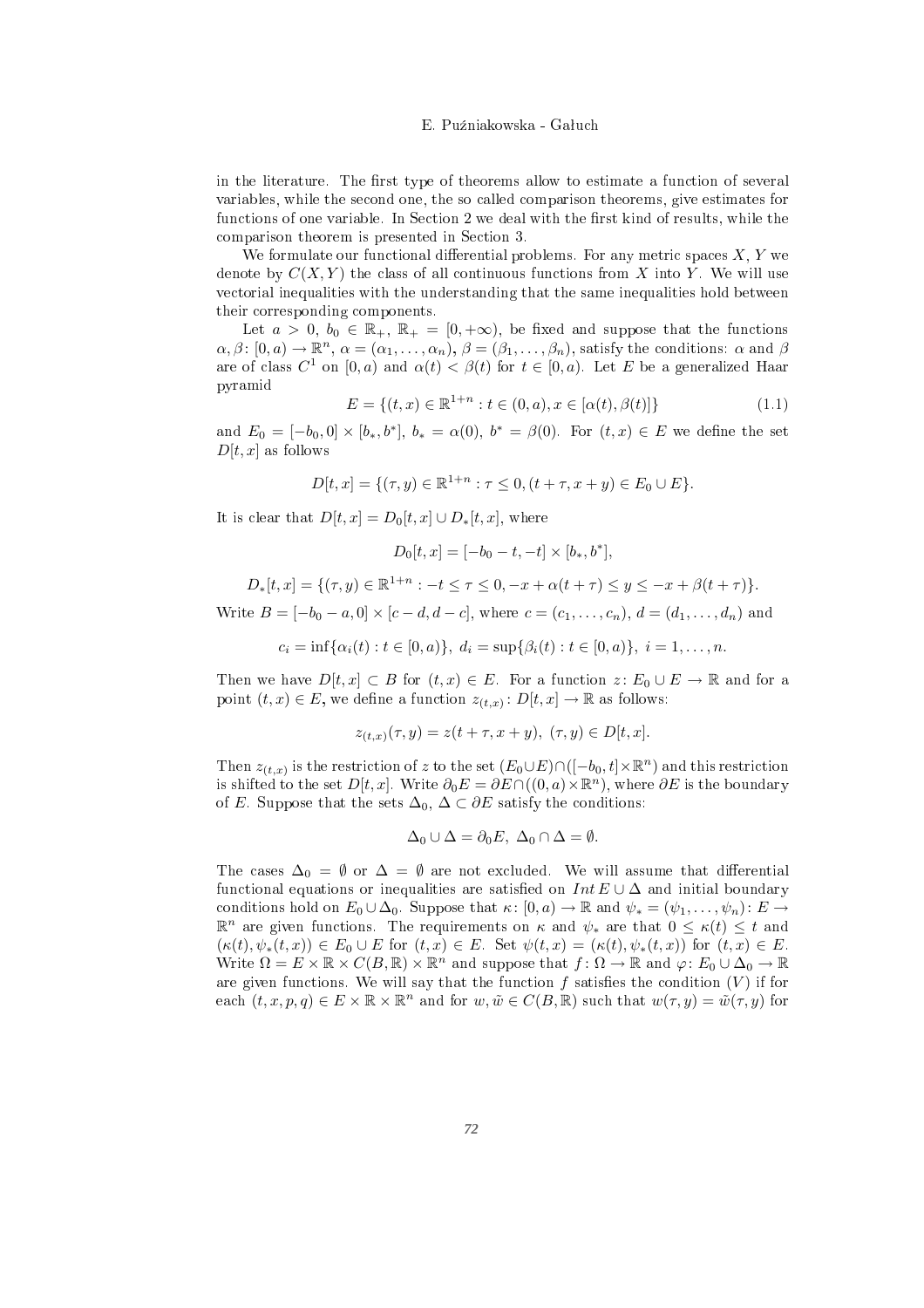$(\tau, y) \in D[\psi(t, x)]$  we have  $f(t, x, p, w, q) = f(t, x, p, \tilde{w}, q)$ . Note that the condition (V) means that the value of f at the point  $(t, x, p, w, q) \in \Omega$  depends on  $(t, x, p, q)$ and on the restriction of w to the set  $D[\psi(t,x)]$  only.

Let z be the unknown function of the variables  $(t, x)$  with  $x = (x_1, \ldots, x_n)$ . We consider the following problem consisting of the differential functional equation

$$
\partial_t z(t, x) = f(t, x, z(t, x), z_{\psi(t, x)}, \partial_x z(t, x)) \tag{1.2}
$$

with initial boundary condition

$$
z(t, x) = \varphi(t, x) \quad \text{on } E_0 \cup \Delta_0,\tag{1.3}
$$

where  $\partial_x z = (\partial_{x_1} z, \dots, \partial_{x_n} z)$ . We assume that f satisfies the condition  $(V)$  and we consider the classical solutions of  $(1.2)$ ,  $(1.3)$ .

Now we give examples of equations which can be obtained from  $(1.2)$  by specializing the operator  $f$ .

**Example 1.1.** Suppose that  $\tilde{f}: E \times \mathbb{R} \times \mathbb{R} \times \mathbb{R}^n \to \mathbb{R}$  is a given function. Set  $f(t,x,p,w,q) = \tilde{f}(t,x,p,w(0,\theta),q)$  where  $\theta = (0,\ldots,0) \in \mathbb{R}^n$ . Then (1.2) becomes  $the$  differential equation with deviated variables

$$
\partial_t z(t, x) = \tilde{f}(t, x, z(t, x), z(\psi(t, x)), \partial_x z(t, x)). \tag{1.4}
$$

**Example 1.2.** Suppose that  $\psi(t,x) = (t,x)$ ,  $(t,x) \in E$ . For the above  $\tilde{f}$  we put

$$
f(t, x, p, w, q) = \tilde{f}(t, x, p, \int_{D[t, x]} w(\tau, y) d\tau dy, q).
$$

Then  $(1,2)$  is equivalent to the differential integral equation

$$
\partial_t z(t,x) = \tilde{f}(t,x,z(t,x), \int_{D[t,x]} z_{(t,x)}(\tau,y) d\tau dy, \partial_x z(t,x)). \tag{1.5}
$$

It is clear that more complicated equations with deviated variables and differential integral equations an be obtained from (1.2).

Sufficient conditions for the existence of solutions to  $(1.2)$ ,  $(1.3)$  can be found in  $\mathcal{R}(\mathcal{R})$  . The contract of the contract of the contract of the contract of the contract of the contract of the contract of the contract of the contract of the contract of the contract of the contract of the contract

## 2. Functional differential inequalities

For each  $(t, x) \in E$  there exist sets of integers  $I_0[t, x], I_-[t, x], I_+[t, x]$  such that  $I_{-}[t,x] \cap I_{+}[t,x] = \emptyset$  and  $I_{0}[t,x] \cup I_{-}[t,x] \cup I_{+}[t,x] = \{1,2,\ldots,n\}$  and

$$
\alpha_i(t) < x_i < \beta_i(t) \quad \text{for } i \in I_0[t, x],
$$
\n
$$
x_i = \alpha_i(t) \quad \text{for } i \in I_-[t, x], \quad x_i = \beta_i(t, x) \quad \text{for } i \in I_+[t, x].
$$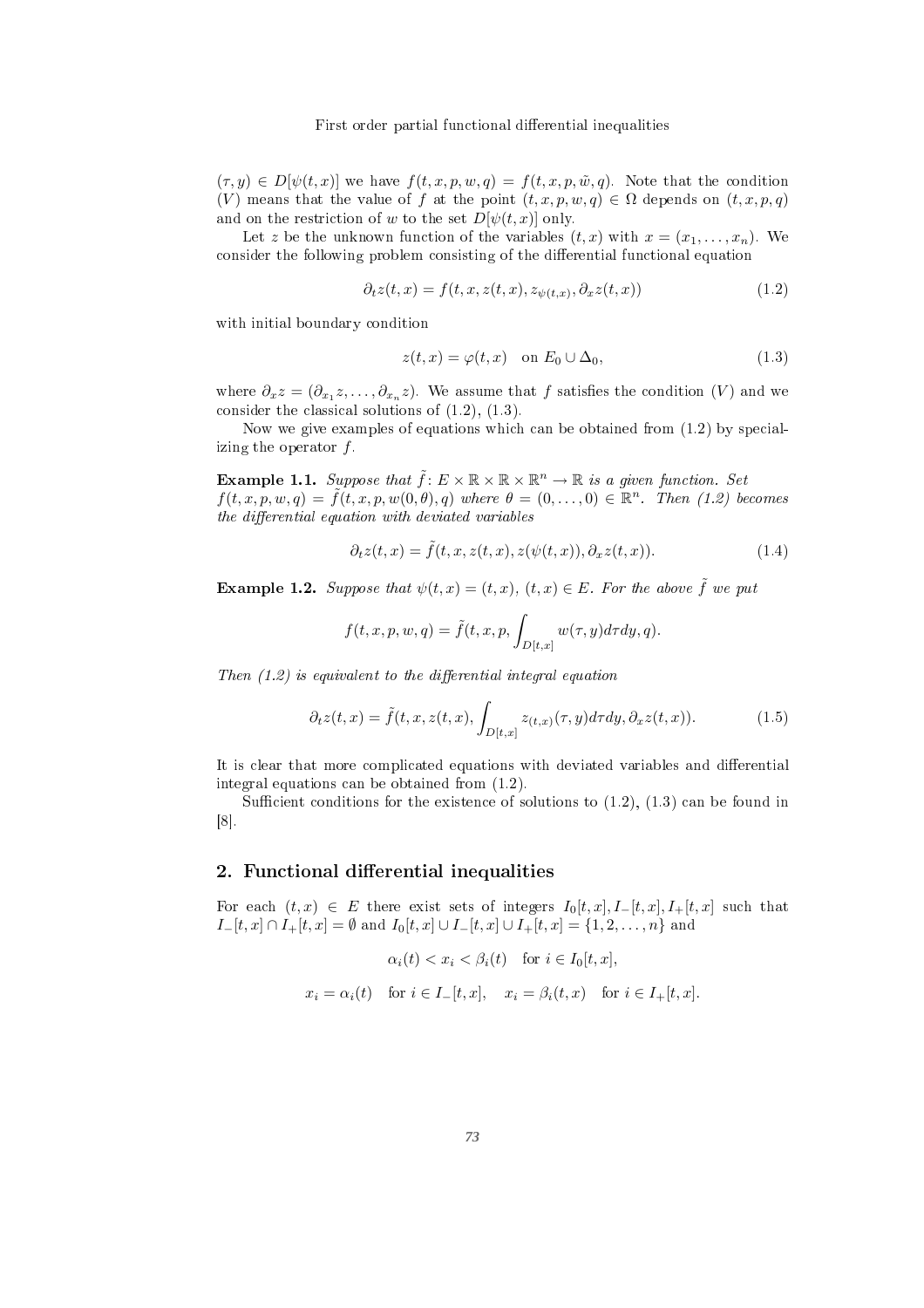Of course, the cases  $I_0[t, x] = \emptyset$  or  $I_0[t, x] = \emptyset$  or  $I_0[t, x] = \emptyset$  are possible. For  $(t, x) \in \partial_0 E$  and  $i \in I-[t, x], j \in I+[t, x]$  we write

$$
x[i,\alpha]=(x_1,\ldots,x_{i-1},\alpha_i(t),x_{i+1},\ldots,x_n), x[j,\beta]=(x_1,\ldots,x_{j-1},\beta_j(t),x_{j+1},\ldots,x_n).
$$

A function  $z\colon E_0\cup E\to\mathbb{R}$  will be called a function of class  $C^*$  if  $z$  is continuous on  $E_0 \cup E$ , it has first order partial derivatives in an interior of E and z possesses the total differential on  $\Delta$ . Write  $e_i = (0, \ldots, 0, 1, 0, \ldots, 0) \in \mathbb{R}^n$  with 1 standing on the i -th place and  $i = 1, \ldots, n$ . We formulate the main assumption on f,  $\psi$  and E as

- Assumption  $H[f, \psi, E]$ . The functions  $\alpha, \beta \colon [0, a) \to \mathbb{R}^n$ ,  $\kappa \colon [0, a) \to \mathbb{R}$ ,  $\psi_* \colon E \to$  $\mathbb{R}^n$  and  $f: \Omega \to \mathbb{R}$  satisfy the conditions
- 1)  $\alpha$  and  $\beta$  are of class  $C^1$  on  $[0, a)$  and  $\alpha(t) < \beta(t)$  for  $t \in [0, a)$ ;
- 2)  $0 \leq \kappa(t) \leq t$  for  $t \in (0, a)$  and  $\alpha(t) \leq \psi_*(t, x) \leq \beta(t)$  for  $(t, x) \in E$ ;
- 3) the function f of the variables  $(t, x, p, w, q)$ ,  $q = (q_1, \ldots, q_n)$ , satisfies the condition (V) and the following monotonicity conditions holds: if  $(t, x, p, w, q) \in \Omega$ ,  $\tilde{w} \in C(B,\mathbb{R})$  and  $w(\tau,y) \leq \tilde{w}(\tau,y)$  for  $(\tau,y) \in B$  then  $f(t,x,p,w,q) \leq$  $f(t, x, \tilde{p}, \tilde{w}, q);$
- 4) for each  $(t, x) \in \Delta$ ,  $i \in I-[t, x]$ ,  $h < 0$ , we have

$$
\alpha'_i(t) \geq -\frac{1}{h}[f(t, x[i, \alpha], p, w, q) - f(t, x[i, \alpha], p, w, q - e_i h)],
$$

where  $p \in \mathbb{R}, q \in \mathbb{R}^n, w \in C(B, \mathbb{R});$ 

5) for each  $(t, x) \in \Delta$ ,  $i \in I_+[t, x]$ ,  $h > 0$ , we have

$$
\beta_i'(t) \le -\frac{1}{h} [f(t, x[i, \beta], p, w, q) - f(t, x[i, \beta], p, w, q - e_i h)],
$$

where  $p \in \mathbb{R}, q \in \mathbb{R}^n, w \in C(B, \mathbb{R})$ .

$$
F[z](t,x) = f(t,x,z(t,x),z_{\psi(t,x)},\partial_x z(t,x)).
$$

We prove a theorem on strong functional differential inequalities.

**Theorem 2.1.** Suppose that Assumption H[  $f, \psi, E$ ] is satisfied and 1) the functions  $u, v \colon E_0 \cup E \to \mathbb{R}$  are of the class  $C^*$  and the following initial boundary inequalities hold:

 $u(t,x) \le v(t,x)$  on  $E_0$  and  $u(0,x) < v(0,x)$  for  $x \in [b_*,b^*]$ 

$$
u(t,x) < v(t,x) \quad \text{for } (t,x) \in \Delta_0;
$$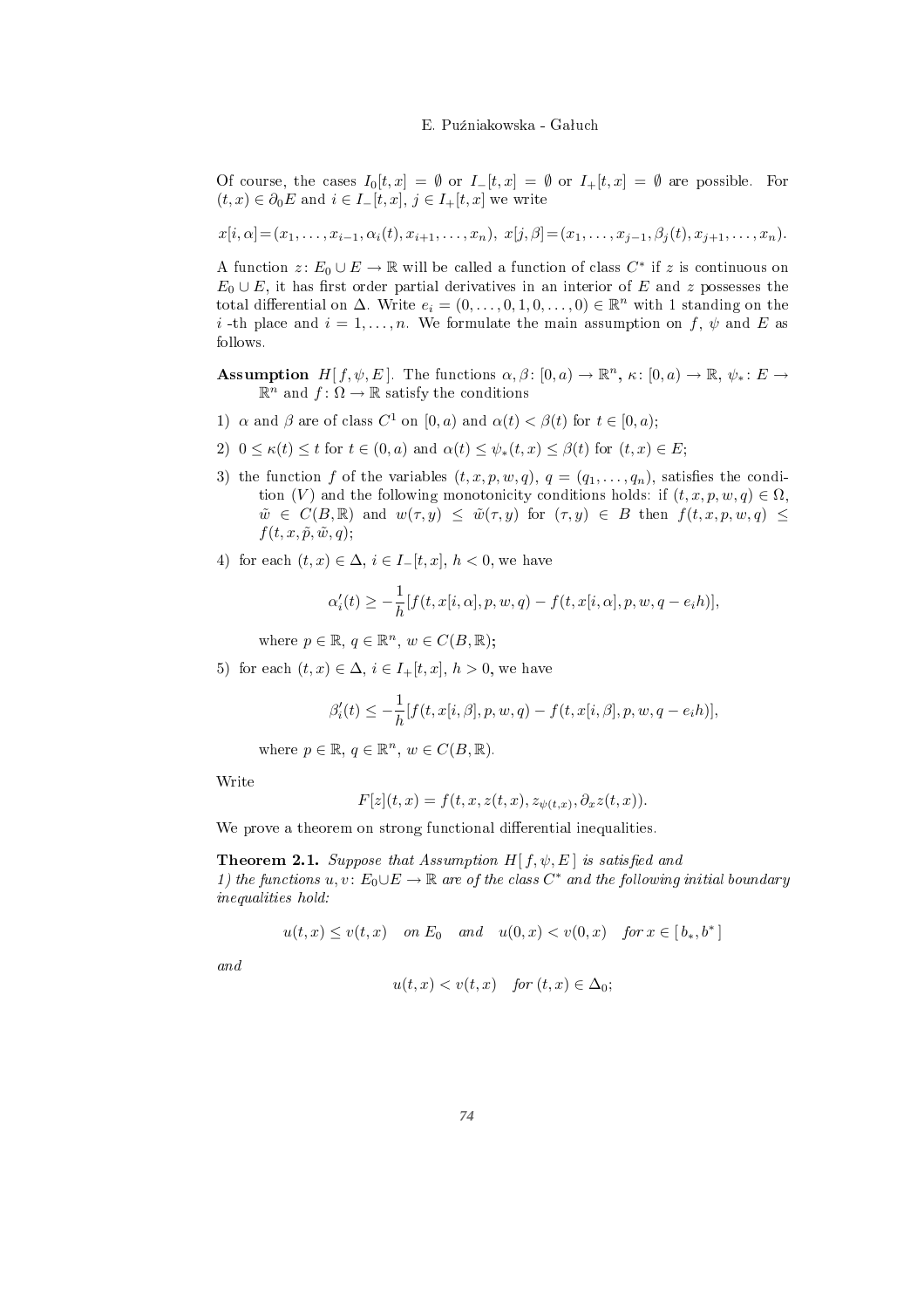2) denoted by

$$
\Sigma = \{(t, x) \in E \setminus \Delta_0 : u(\tau, y) < v(\tau, y) \text{ on } E \cap ((0, t) \times \mathbb{R}^n) \text{ and } u(t, x) = v(t, x)\}
$$

$$
\partial_t u(t,x) - F[u](t,x) < \partial_t v(t,x) - F[v](t,x) \quad \text{for } (t,x) \in \Sigma.
$$

$$
u(t,x) < v(t,x) \quad \text{for } (t,x) \in E. \tag{2.1}
$$

*Proof.* Suppose, by contradiction, that inequality  $(2.1)$  fails to be true. Let

$$
T_{+} = \{ t \in [0, a) : u(\tau, y) < v(\tau, y) \text{ on } E \cap ([0, t] \times \mathbb{R}^{n}) \text{ and } u(t, x) = v(t, x) \}.
$$

Then the set  $T_+$  is not empty. Let  $\tilde{t} = \min T_+$ . From the assumption 1) it is clear that  $t > 0$  and there exists  $\tilde{x} = (\tilde{x}_1, \ldots, \tilde{x}_n)$  such that  $u(\tilde{t}, \tilde{x}) = v(\tilde{t}, \tilde{x})$  and  $u(t, x) < v(t, x)$ on  $E \cap ([0, \tilde{t}) \times \mathbb{R}^n)$ . The function  $u - v$  satisfies the conditions

$$
\partial_{x_i}(u-v)(\tilde{t},\tilde{x}) \ge 0 \quad \text{for } i \in I_+[\tilde{t},\tilde{x}], \quad \partial_{x_i}(u-v)(\tilde{t},\tilde{x}) \le 0 \quad \text{for } i \in I_-[\tilde{t},\tilde{x}] \tag{2.2}
$$

$$
\partial_{x_i}(u-v)(\tilde{t},\tilde{x}) = 0 \quad \text{for } i \in I_0[\tilde{t},\tilde{x}]. \tag{2.3}
$$

Consider the function  $\gamma = (\gamma_1, \ldots, \gamma_n) : [0, \tilde{t}] \to \mathbb{R}^n$  given by: given by: the contract of the contract of the contract of the contract of the contract of the contract of the c

$$
\gamma_i(t) = \tilde{x}_i \quad \text{for } i \in I_0[\tilde{t}, \tilde{x}], \tag{2.4}
$$

$$
\gamma_i(t) = \beta_i(t) \quad \text{for } i \in I_+[\tilde{t}, \tilde{x}], \quad \gamma_i(t) = \alpha_i(t) \quad \text{for } i \in I_-[\tilde{t}, \tilde{x}], \tag{2.5}
$$

and the function  $\xi(t) = (u - v)(t, \gamma(t)), t \in [0, \tilde{t}]$ . Because  $\xi(t) < 0$  for  $t \in [0, \tilde{t})$  and  $\xi(\tilde{t}) = 0$  then  $\xi'(\tilde{t}) \geq 0$ . Since  $u - v$  is of class  $C^*$  we have

$$
0 \leq \xi'(t) = \partial_t(u-v)(\tilde{t},\tilde{x}) + \sum_{i=1}^n \gamma'_i(\tilde{t})\partial_{x_i}(u-v)(\tilde{t},\tilde{x}),
$$

and onsequently

$$
0 \leq \partial_t (u-v)(\tilde{t}, \tilde{x}) + \sum_{i \in I_-[\tilde{t}, \tilde{x}]} \alpha'_i(\tilde{t}) \partial_{x_i}(u-v)(\tilde{t}, \tilde{x}) + \sum_{i \in I_+[\tilde{t}, \tilde{x}]} \beta'_i(\tilde{t}) \partial_{x_i}(u-v)(\tilde{t}, \tilde{x}). \tag{2.6}
$$

We also have that  $(\tilde{t}, \tilde{x}) \in \Sigma$ . From Assumption  $H[f, \psi, E]$  and (2.2) and (2.3), we deduce that

$$
\partial_t (u-v)(\tilde{t},\tilde{x}) \leq F[u](\tilde{t},\tilde{x}) - F[v](\tilde{t},\tilde{x}) \leq - \sum_{i \in I_-[\tilde{t},\tilde{x}]} \alpha'_i(\tilde{t}) \partial_{x_i}(u-v)(\tilde{t},\tilde{x}) - \sum_{i \in I_+[\tilde{t},\tilde{x}]} \beta'_i(\tilde{t}) \partial_{x_i}(u-v)(\tilde{t},\tilde{x}),
$$

which contradicts (2.6). Therefore, the set  $T_+$  is empty and the statement (2.1)  $\overrightarrow{r}$  follows.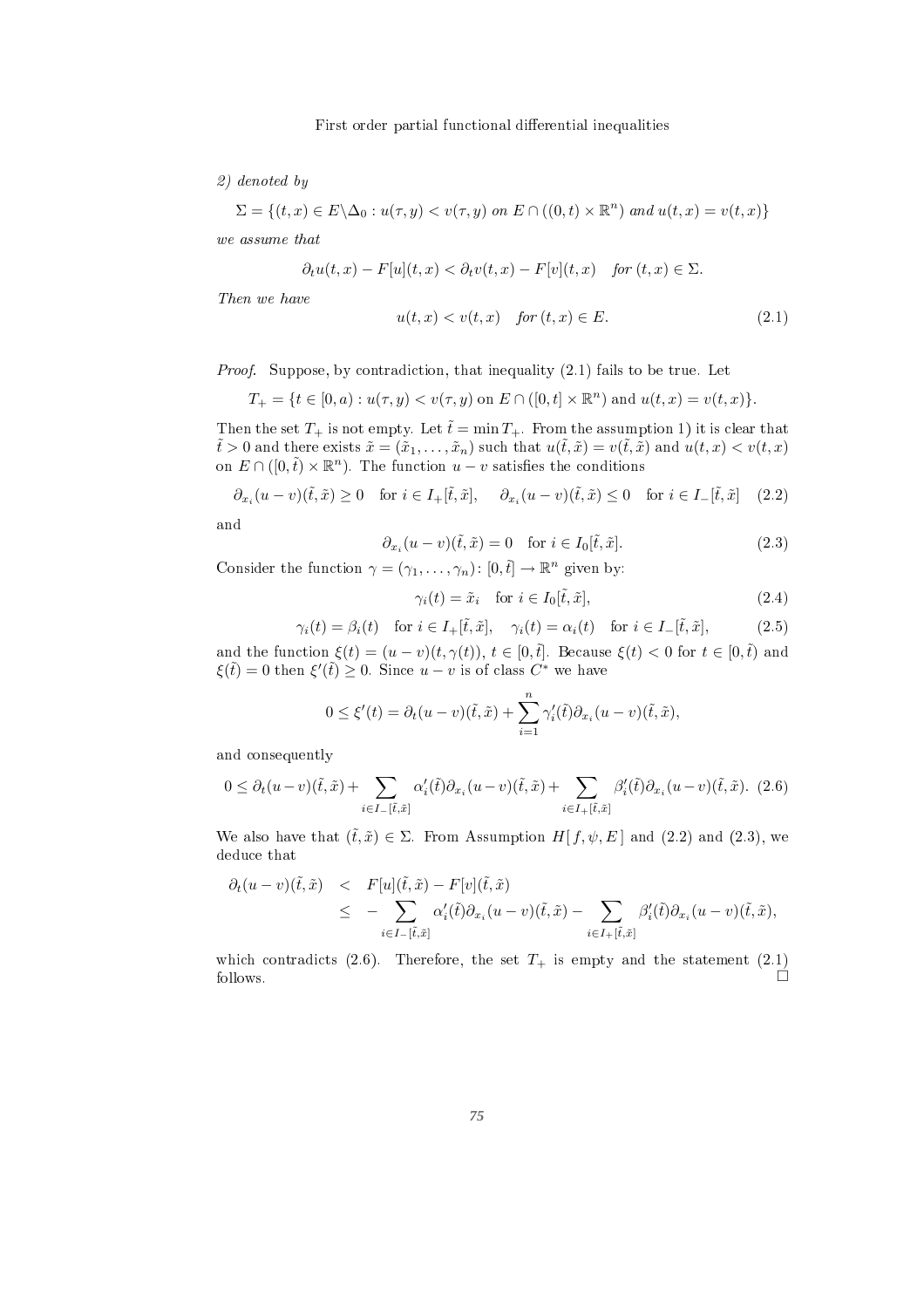**Remark 2.1.** In Theorem 2.1 we can assume instead of condition 2) that

$$
\partial_t u(t, x) \leq F[u](t, x)
$$
 and  $\partial_t v(t, x) \geq F[v](t, x)$ ,

where  $(t, x) \in E \setminus \Delta_0$  and for each  $(t, x) \in E \setminus \Delta_0$  equality holds in at most one place.

Now we consider weak functional differential inequalities. Write  $\Gamma = [-b_0 - a, 0]$ and  $\Gamma[t] = [-b_0 - t, 0]$ , where  $t \in [0, a]$ . Then,  $\Gamma[t] \subset \Gamma$  for  $t \in [0, a]$ . We need the operator  $W: C(B, \mathbb{R}) \to C(\Gamma, \mathbb{R}_{+})$  defined by

 $W[w](t) = \max\{|w(t,y)| : y \in [c-d, d-c]\}, t \in \Gamma.$ 

For  $w \in C(B,\mathbb{R})$  and  $\xi \in C(\Gamma,\mathbb{R})$ , we define  $w + \xi : B \to \mathbb{R}$  in the following way:  $(w+\xi)(\tau,y)=w(\tau,y)+\xi(\tau), (\tau,y)\in B$ . For a function  $\eta\colon \Gamma\cup [0,a)\to \mathbb{R}$  and for a point  $t \in [0, a]$ , we define  $\eta_t : \Gamma \to \mathbb{R}$  by  $\eta_t(\tau) = \eta(t + \tau)$ ,  $\tau \in \Gamma$ .

Suppose that  $\sigma: [0, a) \times \mathbb{R}_+ \times C(\Gamma, \mathbb{R}_+) \to \mathbb{R}_+$  is a given function. We will say that  $\sigma$ satisfies the condition  $(V_0)$  if for each  $(t, p, \xi) \in [0, a) \times \mathbb{R}_+ \times C(\Gamma, \mathbb{R}_+)$ ,  $\tilde{\xi} \in C(\Gamma, \mathbb{R}_+)$ such that  $\xi(\tau) = \tilde{\xi}(\tau)$  for  $\tau \in \Gamma[\kappa(t)]$  we have  $\sigma(t, p, \xi) = \sigma(t, p, \tilde{\xi})$ 

- **Assumption**  $H_*[\sigma]$ . The function  $\sigma: [0, a) \times \mathbb{R}_+ \times C(\Gamma, \mathbb{R}_+) \to \mathbb{R}_+$  satisfies the  $\text{condition } (V_0)$  and
- 1)  $\sigma$  is continuous and  $\sigma(t, 0, \mathbf{0}) = 0$  for  $t \in [0, a)$  where  $\mathbf{0} \in C(\Gamma, \mathbb{R}_{+})$  is given by  $\mathbb{O}(\tau) = 0$  for  $\tau \in \Gamma$ ;
- 2) the following monotonicity condition is satisfied: if  $p \in \mathbb{R}$ ,  $\zeta, \tilde{\zeta} \in C(\Gamma, \mathbb{R}_+)$  and  $\zeta(\tau) \leq \tilde{\zeta}(\tau)$  for  $\tau \in \Gamma$  then  $\sigma(t,p,\zeta) \leq \sigma(t,p,\zeta);$
- 3) the function  $\tilde{\eta}(t) = 0$  for  $t \in [-b_0, a)$  is the unique solution of the Cauchy problem

$$
\eta'(t) = \sigma(t, \eta(t), \eta_{\kappa(t)}), \quad \eta(t) = 0 \quad \text{for } t \in [-b_0, 0].
$$

**Theorem 2.2.** Suppose that Assumptions  $H[f, \psi, E], H_*[\sigma]$  are satisfied and 1) the functions  $u, v \colon E_0 \cup E \to \mathbb{R}$  are of the class  $C^*$  and

$$
u(t,x) \le v(t,x) \quad \text{for } (t,x) \in E_0 \cup \Delta_0;
$$

 $\alpha$  , the estimate  $\alpha$ 

$$
f(t, x, p, w, q) - f(t, x, \tilde{p}, w - \xi, q) \le \sigma(t, p - \tilde{p}, \xi)
$$

is satisfied for  $(t,x) \in E \setminus \Delta_0$ ,  $w \in C(B, \mathbb{R})$ ,  $\xi \in C(\Gamma, \mathbb{R}_+)$ ,  $p, \tilde{p} \in \mathbb{R}$  and  $p \geq \tilde{p}$ ;  $\overline{3}$  denoted by denoted by denoted by denoted by denoted by denoted by denoted by denoted by denoted by denoted by denoted by denoted by denoted by denoted by denoted by denoted by denoted by denoted by denoted by den

$$
\Sigma^* = \{(t, x) \in E \backslash \Delta_0 : u(\tau, y) > v(\tau, y)\}
$$

$$
\partial_t u(t,x) - F[u](t,x) \leq \partial_t v(t,x) - F[v](t,x) \quad \text{for } (t,x) \in \Sigma^*.
$$

$$
u(t,x) \le v(t,x) \quad \text{for } (t,x) \in E. \tag{2.7}
$$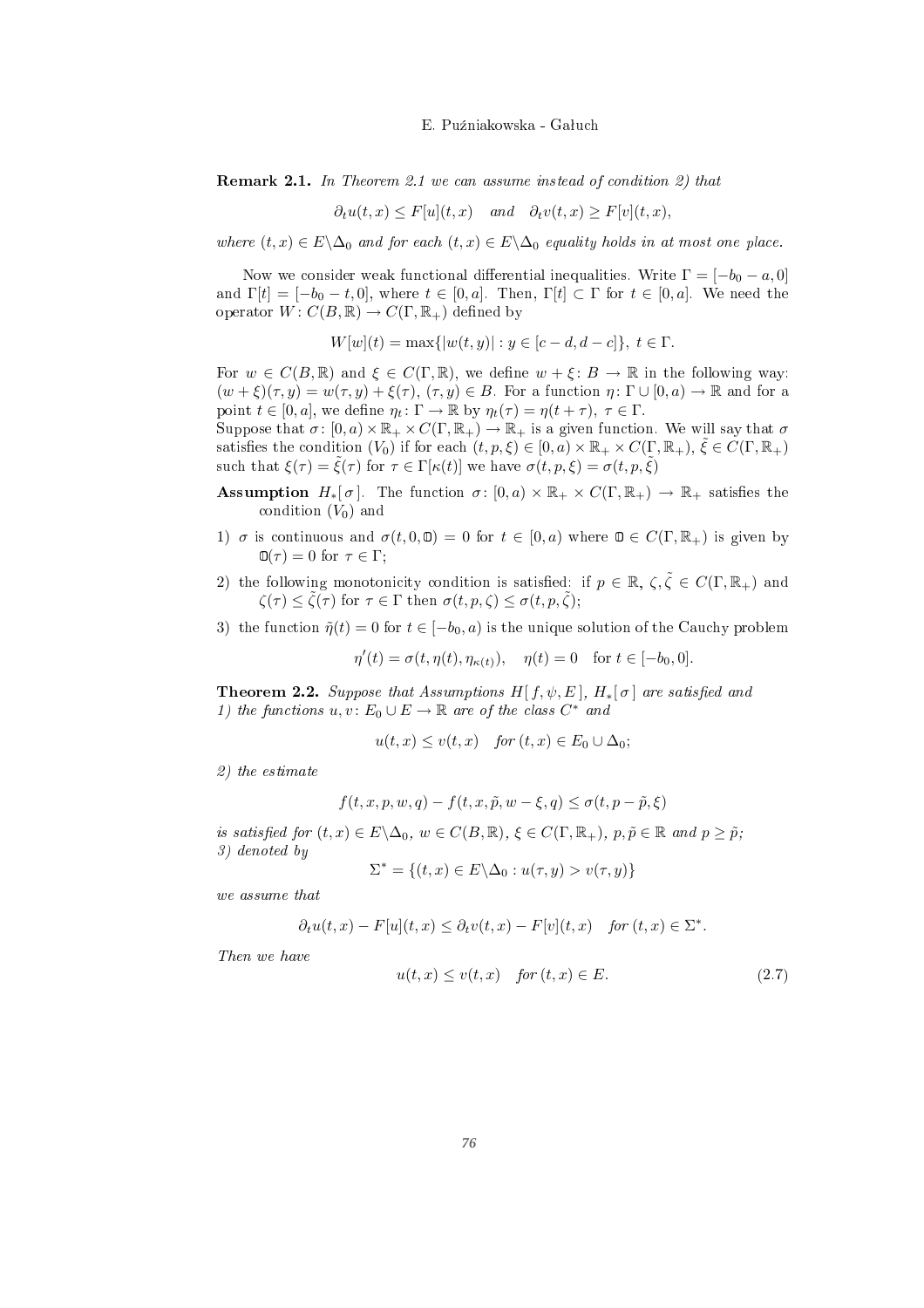*Proof.* Let  $0 < \tilde{a} < a$  be fixed. We prove that  $u(t,x) \leq v(t,x)$  on  $E \cap ([0,\tilde{a}) \times \mathbb{R}^n)$ .  $\binom{n}{k}$ Let us denote by  $\omega(\cdot, \epsilon)$  the maximal solution of the Cauchy problem

$$
\eta'(t) = \sigma(t, \eta(t), \eta_{\kappa(t)}) + \epsilon, \quad \eta(t) = \epsilon \quad \text{for } t \in [-b_0, 0].
$$

There exists  $\tilde{\epsilon} > 0$  such that for every  $0 < \epsilon < \tilde{\epsilon}$  the solution  $\omega(\cdot, \epsilon)$  is defined on  $[-b_0, \tilde{a})$  and  $\qquad \qquad$ 

$$
\lim_{\epsilon \to \infty} \omega(t, \epsilon) = 0 \quad \text{uniformly on } [-b_0, \tilde{a}).
$$

$$
u_{\epsilon}(t,x) = u(t,x) - \omega(t,\epsilon), \quad (t,x) \in E_0 \cup [E \cap ([0,\tilde{a}) \times \mathbb{R}^n)].
$$

$$
u_{\epsilon}(t,x) < v(t,x) \quad \text{for } (t,x) \in E \cap ([0,\tilde{a}) \times \mathbb{R}^n). \tag{2.8}
$$

It is clear that the following initial boundary inequality is satisfied

$$
u_{\epsilon}(t,x) < v(t,x) \quad \text{for } E_0 \cup \Delta_0.
$$

$$
\tilde{\Sigma} = \{ (t, x) \in (E \setminus \Delta_0) \cap ([0, \tilde{a}) \times \mathbb{R}^n) : u_{\epsilon}(\tau, y) < v(\tau, y) \text{ on } E \cap ((0, t) \times \mathbb{R}^n) \text{ and } u_{\epsilon}(t, x) = v(t, x) \}.
$$

We prove that

$$
\partial_t u_{\epsilon}(t,x) - F[u_{\epsilon}](t,x) < \partial_t v(t,x) - F[v](t,x) \quad \text{for } (t,x) \in \tilde{\Sigma}.
$$

Suppose that  $(t, x) \in \tilde{\Sigma}$ . Then  $(t, x) \in \Sigma^*$  and

$$
\partial_t u_{\epsilon}(t,x) - F[u_{\epsilon}](t,x) \leq \partial_t v(t,x) - F[v](t,x) - \omega'(t,\epsilon) - F[u_{\epsilon}](t,x) + F[u](t,x)
$$
  

$$
\leq \partial_t v(t,x) - F[v](t,x) - \omega'(t,x) + \sigma(t,\omega(t,\epsilon),\omega_{\kappa(t)}(\cdot,\epsilon))
$$
  

$$
< \partial_t v(t,x) - F[v](t,x),
$$

which completes the proof of  $(2.6)$ .

Then we dedu
e (2.8) from Theorem 2.1. From the above inequality we obtain inequality  $u(t,x) \le v(t,x)$  on  $E \cap ([0, \tilde{a}) \times \mathbb{R}^n)$ . By the arbitrariness of  $0 < \tilde{a} < a$ , the assertion follows.

**Remark 2.2.** Condition 2) in Theorem 2.2 can be replaced by the following assump-

$$
f(t, x, p, w, q) - f(t, x, \tilde{p}, \tilde{w}, q) \le \sigma(t, p - \tilde{p}, W[w - \tilde{w}]),
$$

where  $(t, x) \in E \setminus \Delta_0$ ,  $q \in \mathbb{R}^n$ ,  $p, \tilde{p} \in \mathbb{R}$ ,  $w, \tilde{w} \in C(B, \mathbb{R})$  and  $p \geq \tilde{p}$ ,  $w(\tau, y) \geq \tilde{w}(\tau, y)$ for  $(\tau, y) \in B$ .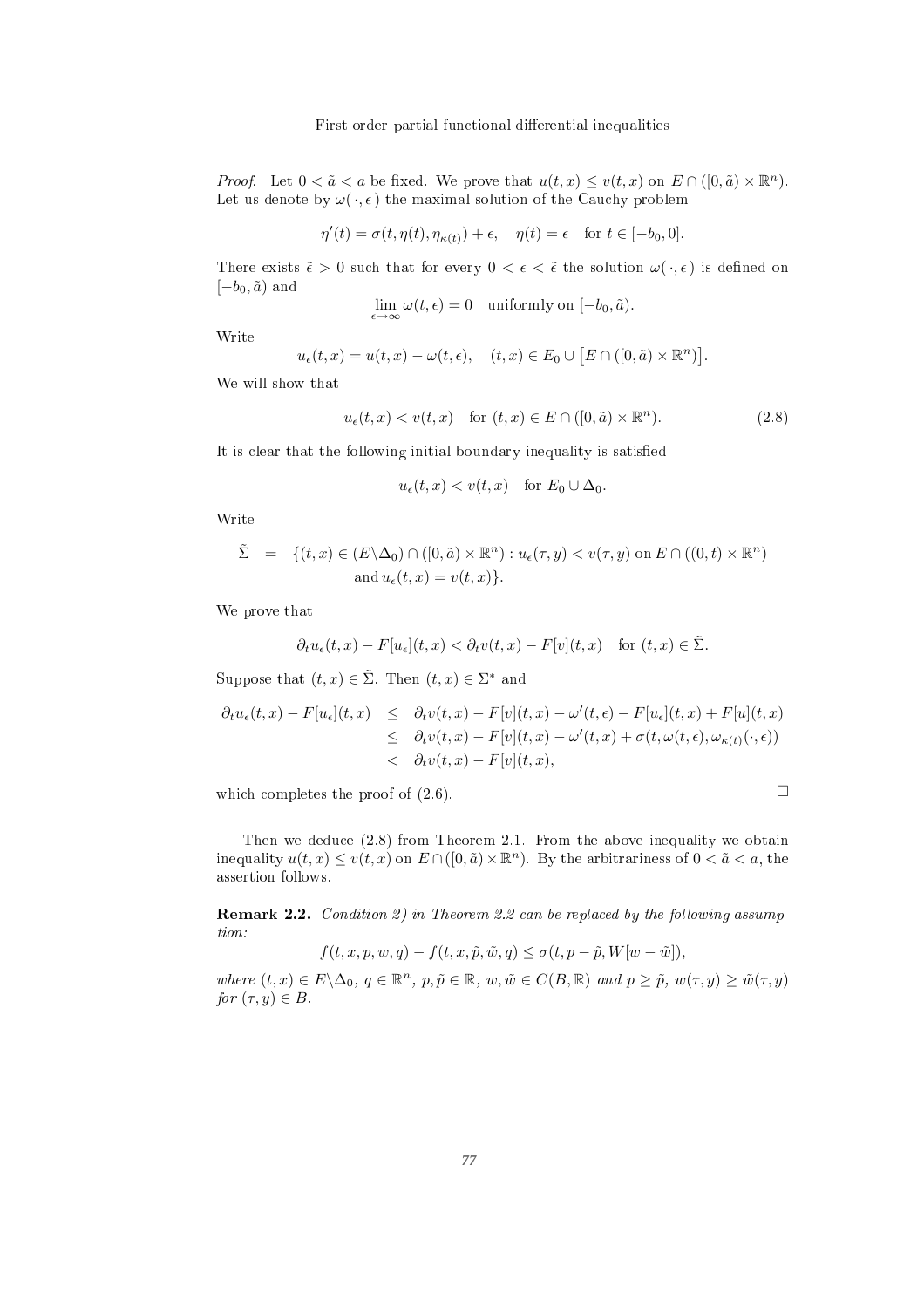Now we prove a theorem in which strong differential functional inequalities and weak initial boundary inequalities for  $u, v \colon E_0 \cup E \to \mathbb{R}$  imply the estimate  $u(t, x) < v(t, x)$ for  $(t, x) \in E \backslash \Delta_0$ .

**Theorem 2.3.** Suppose that Assumption H[ $f, \psi, E$ ],  $H_*[\sigma]$  are satisfied and 1) the functions  $u, v \colon E_0 \cup E \to \mathbb{R}$  are of the class  $C^*$  and

$$
u(t,x) \le v(t,x) \quad \text{for } (t,x) \in E_0 \cup \Delta_0;
$$

2) the estimate

$$
f(t, x, p, w, q) - f(t, x, \tilde{p}, w - \xi, q) \le \sigma(t, p - \tilde{p}, \xi)
$$

is satisfied for  $(t, x) \in E \setminus \Delta_0$ ,  $w \in C(B, \mathbb{R})$ ,  $\xi \in C(\Gamma, \mathbb{R}_+)$ ,  $p, \tilde{p} \in \mathbb{R}$  and  $p \geq \tilde{p}$ ;<br>3) denoted by

$$
\Sigma_* = \{(t, x) \in E \setminus \Delta_0 : u(\tau, y) > v(\tau, y)\}
$$

we assume that

$$
\partial_t u(t,x) - F[u](t,x) < \partial_t v(t,x) - F[v](t,x) \quad \text{for } (t,x) \in \Sigma^*.
$$

$$
u(t,x) < v(t,x) \quad \text{for } (t,x) \in E. \tag{2.9}
$$

3) denoted by

This assertion an be proved by applying Theorem 2.3 and then repeating the argument used in the proof of Theorem 2.1.

In the next theorem we assume that  $\Delta_0 = \emptyset$  and we prove that weak functional differential inequalities and strong initial inequality for  $u, v \colon E_0 \cup E \to \mathbb{R}$  imply the estimate  $u(t, x) < v(t, x)$  on E.

- **Assumption**  $H_0[\sigma]$ . The function  $\sigma: [0, a) \times \mathbb{R}_+ \to \mathbb{R}_+$ ,  $\mathbb{R}_- = (-\infty, 0]$ , satisfies the onditions:
- 1)  $\sigma$  is continuous and  $\sigma(t, 0) = 0$  for  $t \in [0, a)$ ;
- 2) the left hand minimal solution of the problem

$$
\eta'(t) = \sigma(t, \eta(t)), \quad \lim_{t \to a_{-}} \eta(t) = 0 \tag{2.10}
$$

is 
$$
\tilde{\eta}(t) = 0, t \in [0, a).
$$

**Theorem 2.4.** Suppose that Assumptions H[ $f, \psi, E$ ] and H<sub>0</sub>[ $\sigma$ ] are satisfied,  $\Delta_0 = \emptyset$ 

1) the functions  $u, v \colon E_0 \cup E \to \mathbb{R}$  are of class  $C^*$  and

$$
\partial_t u(t, x) - F[u](t, x) \le \partial_t v(t, x) - F[v](t, x) \quad \text{for } (t, x) \in E; \tag{2.11}
$$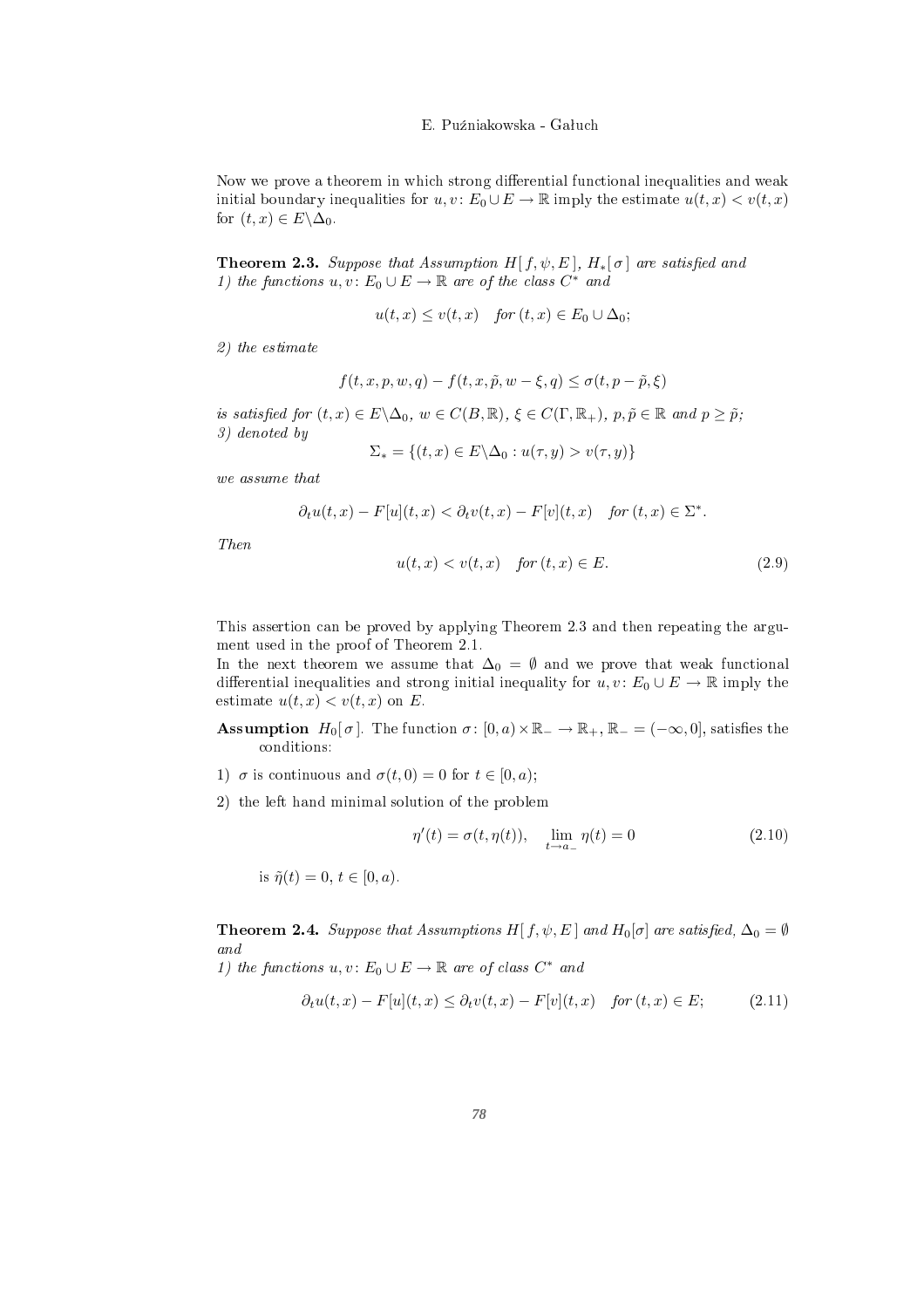2) for  $(t, x) \in E_0$  we have  $u(t, x) \le v(t, x)$  and  $u(0, x) < v(0, x)$  for  $x \in [b_*, b^*]$ ;  $\vert$ ; 3) if  $(t, x, p, w, q) \in \Omega$ ,  $h > 0$  and  $\xi \in C(\Gamma, \mathbb{R}_+)$ , then

$$
f(t, x, p, w, q) - f(t, x, p + h, w + \xi, q) \le \sigma(t, -\min\{h, \|\xi\|_{\Gamma}\}).
$$

Under these assumptions, we have

$$
u(t,x) < v(t,x) \quad \text{for } (t,x) \in E. \tag{2.12}
$$

*Proof.* We will prove  $(2.12)$  for  $(t, x) \in E \cap ([0, a - \epsilon) \times \mathbb{R}^n)$ , where  $0 < \epsilon < a$ . Write

$$
0 < p_0 < \min\{v(0, x) - u(0, x) \, : \, x \in [b_*, b^*] \}.
$$

For  $\delta > 0$ , we denote by  $\omega(\cdot, \delta)$  the right hand side minimal solution of the Cauchy problem and the contract of the contract of the contract of the contract of the contract of the contract of the

$$
\eta'(t) = -\sigma(t, -\eta(t)) - \delta, \quad \eta(0) = p_0.
$$
\n(2.13)

For fixed  $p_0 > 0$  and  $\epsilon > 0$  the solution  $\omega(\cdot, \delta)$  exists on  $[0, a - \epsilon)$  and  $\omega(t, \delta) > 0$ for  $t \in [0, a - \epsilon)$ . Let  $\delta > 0$  be such a small constant that  $\omega(\cdot, \delta)$  satisfies the above conditions. Let us denote by  $\tilde{z}$ :  $E_0 \to \mathbb{R}$  a continuous function such that

$$
u(t, x) \leq \tilde{z}(t, x) \leq v(t, x)
$$
 for  $(t, x) \in E_0$  and  $\tilde{z}(0, x) = u(0, x) + p_0$  for  $x \in [b^*, b_*]$ .

Write  $\tilde{u}(t,x) = \tilde{z}(t,x)$  for  $(t,x) \in E_0$ ,  $\tilde{u}(t,x) = u(t,x) + \omega(t,\delta)$  for  $(t,x) \in E \cap ([0, a - \delta])$  $\epsilon) \times \mathbb{R}^n$ . We will show that

$$
\tilde{u}(t,x) < v(t,x) \quad \text{for } (t,x) \in E \cap ([0, a - \epsilon) \times \mathbb{R}^n). \tag{2.14}
$$

It follows from Assumption  $H_0[\sigma]$  and from (2.11) that

$$
\partial_t \tilde{u}(t,x) - F[\tilde{u}](t,x)
$$
\n
$$
= \partial_t u(t,x) + \omega'(t,\delta)
$$
\n
$$
\leq \partial_t v(t,x) - F[v](t,x) + F[u](t,x) - F[\tilde{u}](t,x) + \omega'(t,\delta)
$$
\n
$$
\leq \partial_t v(t,x) - F[v](t,x) + f(t,x,u(t,x),u_{\psi(t,x)},\partial_x u(t,x))
$$
\n
$$
-f(t,x,(u+\omega(\cdot,\delta))(t,x),(u+\omega(\cdot,\delta))_{\psi(t,x)},\partial_x u(t,x)) + \omega'(t,\delta)
$$
\n
$$
\leq \partial_t v(t,x) - F[v](t,x) + \sigma(t,-\omega(t,\delta)) + \omega'(t,\delta)
$$
\n
$$
\leq \partial_t v(t,x) - F[v](t,x) - \delta, (t,x) \in E \cap ((0,a-\epsilon) \times \mathbb{R}^n),
$$

and onsequently

$$
\partial_t \tilde{u}(t,x) - F[\tilde{u}](t,x) < \partial_t v(t,x) - F[v](t,x) \quad \text{for } (t,x) \in E \cap ((0,a-\epsilon) \times \mathbb{R}^n).
$$

It follows from Theorem 2.1 that estimate (2.14) is satisfied and consequently,  $u(t, x) \leq$  $v(t,x)$  for  $(t,x) \in E \cap ((0,a-\epsilon) \times \mathbb{R}^n)$ . Since  $0 < \epsilon < a$  is arbitrary, inequality  $(2.12)$  $holds$  true.

It is clear that conditions 4), 5) of Assumption  $H[f, \psi, E]$  are important in theorems on functional differential inequalities. We give examples of the sets  $E, \Delta$ , and  $\Delta_0$  and we formulate suitable assumptions on  $\Delta$ .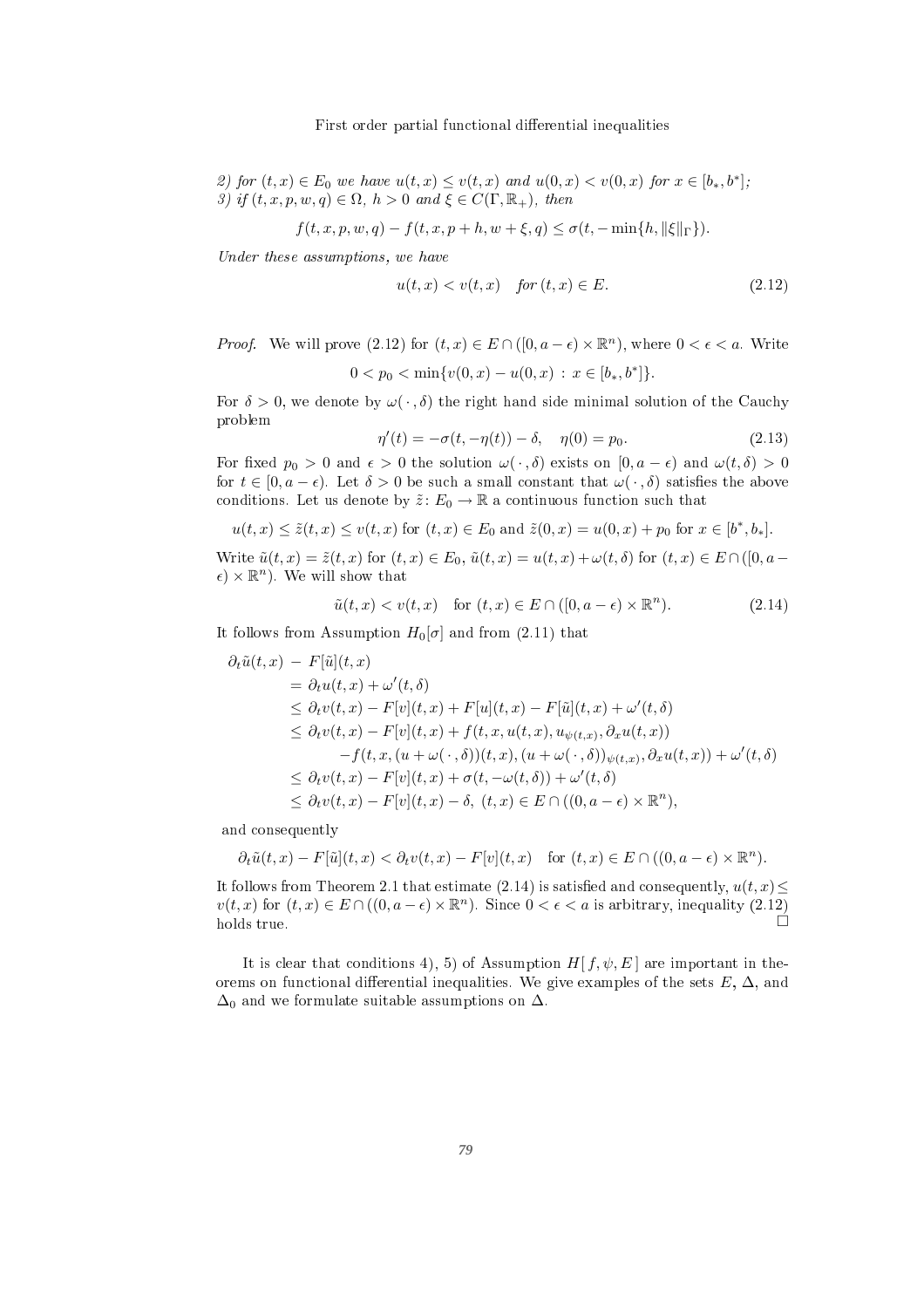Remark 2.3. Write

$$
E = \{(t, x) \in \mathbb{R}^{1+n} : t \in (0, a), x \in [-b + Mt, b - Mt]\}, E_0 = [-b_0, 0] \times [-b, b],
$$
\n(2.15)

where  $a > 0, b_0 \in \mathbb{R}_+$ ,  $b = (b_1, \ldots, b_n) \in \mathbb{R}^n$ ,  $b_i > 0$  for  $i = 1, \ldots, n$  and  $M =$  $(M_1,\ldots,M_n)\in\mathbb{R}^n_+$ . We assume that  $b>Ma$ . Suppose that we have defined the sets  $J_+, J_- \subset \{1, \ldots, n\}$ . The cases  $J_+ = \emptyset$  or  $J_- = \emptyset$  are not excluded. Write

$$
\Delta_{+} = \{(t, x) \in \partial E : \text{ there is } i \in J_+ \text{ such that } x_i = b_i - M_i t\},\tag{2.16}
$$

$$
\Delta_{-} = \{(t, x) \in \partial E : \text{ there is } i \in J_- \text{ such that } x_i = -b_i + M_i t\}
$$
\n
$$
(2.17)
$$

and  $\Delta = \Delta_+ \cup \Delta_-$ . Then (1.2), (1.3) reduces to the initial boundary value problem with solutions defined on the classical Haar pyramid. Write

$$
\alpha(t) = -b + Mt, \quad \beta(t) = b - Mt, \ t \in [0, a).
$$

in the contract of the contract of the contract of the contract of the contract of the contract of the contract of the contract of the contract of the contract of the contract of the contract of the contract of the contrac

$$
M_i \ge -\frac{1}{h}[f(t, x[i, \alpha], p, w, q) - f(t, x[i, \alpha], p, w, q - e_i h)], \quad i \in J_-,
$$
 (2.18)

$$
M_i \le -\frac{1}{h}[f(t, x[i, \beta], p, w, q) - f(t, x[i, \beta], p, w, q - e_i h)], \quad i \in J_+,
$$
 (2.19)

where  $p \in \mathbb{R}, q \in \mathbb{R}^n$ ,  $w \in C(B, \mathbb{R})$  then conditions 4, 5) of Assumption  $H[f, \psi, E]$ are satisfied. The theorems presented in Section 2 concern functional differential inequalities corresponding to initial boundary value problems with solutions defined on the Haar pyramid. These theorems are new.

Suppose that  $J_+ = J_- = \{1, \ldots, n\}$ . Then  $\Delta_0 = \emptyset$ ,  $\Delta = \partial_0 E$  and (1.2), (1.3) reduces to the Cauchy problem with solutions defined on the classical Haar pyramid. Theorems on functional differential inequalities generated by initial problems can be found in  $[5]$ , Chapter 1.

**Remark 2.4.** Suppose that E is given by (1.1) and  $E_0 = [-b_0, 0] \times [b_*, b^*]$ . Assume ]. Assume

1) the partial derivatives  $(\partial_{q_1} f, \ldots, \partial_{q_n} f) = \partial_q f$  exist on  $\Omega$  and  $\partial_q f \in C(\Omega, \mathbb{R}^n)$ ;  $\binom{n}{i}$ ;  $2)$  the differential inequalities

$$
\begin{array}{l} \alpha_i'(t)\geq -\partial_{q_i}f(t,x[i,\alpha],p,w,q),\ (t,x)\in \Delta,\ i\in I_-[t,x],\\[0.2cm] \beta_i'(t)\leq -\partial_{q_i}f(t,x[i,\beta],p,w,q),\ (t,x)\in \Delta,\ i\in I_+[t,x], \end{array}
$$

are satisfied. Then conditions 4), 5) of Assumption  $H[f, \psi, E]$  are satisfied.

**Remark 2.5.** Suppose that  $k \in \mathbb{Z}$ ,  $0 \leq k \leq n$  is fixed. For each  $x = (x_1, \ldots, x_n) \in$  $\mathbb{R}^n$  we write  $x = (x', x'')$  where  $x' = (x_1, \ldots, x_k)$ ,  $x'' = (x_{k+1}, \ldots, x_n)$ . We have  $x' = x$  for  $k = n$  and  $x'' = x$  for  $k = 0$ . Write

$$
E = (0, a) \times [-b, b], \quad E_0 = [-b_0, 0] \times [-b, b], \tag{2.20}
$$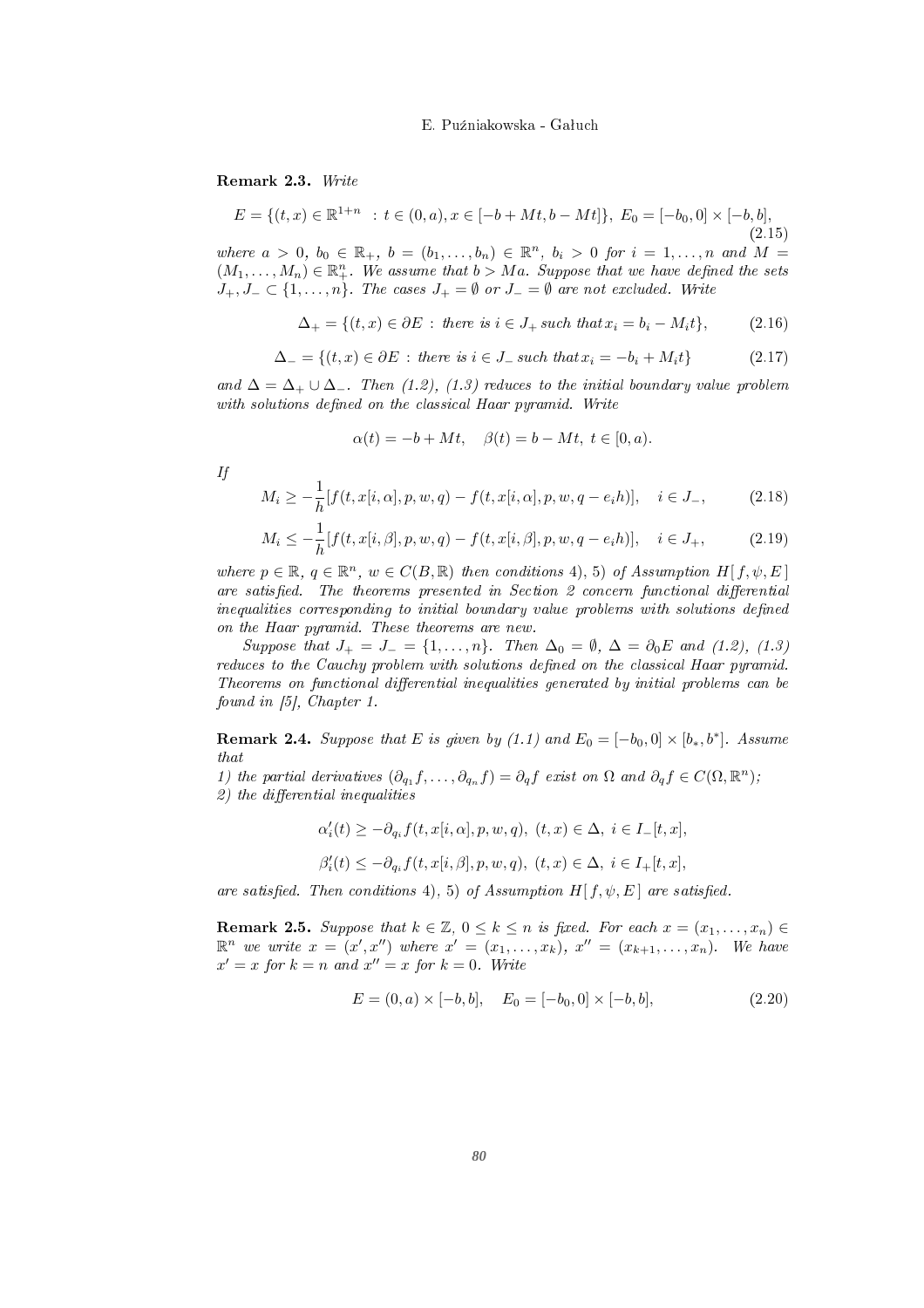where  $a > 0$ ,  $b_0 \in \mathbb{R}_+$ ,  $b = (b_1, \ldots, b_n) \in \mathbb{R}^n$  and  $b_i > 0$  for  $1 \leq i \leq n$ . Put

$$
\Delta_0 = (0, a) \times ([-b', b'] \setminus (-b', b']) \times ([-b'', b''] \setminus [-b'', b'')), \quad \Delta = \partial_0 E \setminus \Delta_0. \tag{2.21}
$$

Then  $(1.2)$ ,  $(1.3)$  reduces to the mixed problem for the nonlinear functional differential equations. Suppose that f satisfies the condition: if  $\tilde{q}, q \in \mathbb{R}^n$ ,  $\tilde{q} = (\tilde{q}_1, \ldots, \tilde{q}_n)$ ,  $q = (q_1, \ldots, q_n)$  and  $\tilde{q}_i \leq q_i$  for  $i = 1, \ldots, k, \tilde{q}_i \geq q_i$  for  $i = k + 1, \ldots, n$ , then

$$
f(t, x, p, w, \tilde{q}) \le f(t, x, p, w, q),
$$

where  $(t, x, p, w) \in E \times \mathbb{R} \times C(B, \mathbb{R})$ . Then conditions 4), 5) of Assumption H[f,  $\psi$ , E] are satisfied.

Theorems presented in Se
tion <sup>2</sup> on
ern, as parti
ular ases, fun
tional dierential inequalities orresponding to mixed problems with solutions dened on re
tangular domains.

Note that we do not assume that there exists  $\partial_q f = (\partial_{q_1} f, \dots, \partial_{q_n} f)$ . It follows that our results are generalisations of theorems on fun
tional dierential inequalities presented in [5t], see also [1t], see also [1t].

**Remark 2.6.** Suppose that E and E<sub>0</sub> are given by (2.20). Put  $\Delta_0 = \emptyset$ ,  $\Delta = \partial_0 E$ . Then  $(1.2)$ ,  $(1.3)$  reduces to the Cauchy problem with solutions considered on rectangunar domains and domains. And domains are all the contract of the contract of the contract of the contract of

1) the partial derivatives  $\partial_q f = (\partial_{q_1} f, \ldots, \partial_{q_1} f)$  exist on  $\Omega$  and  $\partial_q f \in C(\Omega, \mathbb{R}^n)$ ;  $\binom{n}{i}$ ; 2) there is  $\tilde{x} = (\tilde{x}_1, \ldots, \tilde{x}_n) \in (-b, b)$  such that

 $(x_i - \tilde{x}_i)\partial_{q_i} f(t, x, p, w, q) \leq 0$  on  $\Omega$  for  $1 \leq i \leq n$ . (2.22)

Then conditions 4, 5, 5 of Assumption H  $f, \psi, E$  are satisfied. Section 2 contains new theorems on functional inequalities with solutions defined on rectangular domains.

## 3. Comparison theorem

First order partial dierential or fun
tional dierential equations have the following properties. Theorems on uniqueness of solutions to an initial or initial boundary value problem are other problem are suitable organismes. They give estimates the suitable problem are the contract of for fun
tions of several variables by means of solutions of ordinary dierential or fun
tional dierential equations.

The fundamental result, known as the Haar - Was the Haar - Was that as the Haar - Was that as the Haar - Was that as that as that as the Haar - Was that as the Haar - Was that as the Haar - Was that as the Haar - Was that function of several variables which is of class  $C^1$  on the Haar pyramid and satisfies a linear dierential inequality an be estimated by solution of <sup>a</sup> linear ordinary differential equation ([7℄, [10℄). There exist many generalizations of the above lassi
al result. The dierential inequality may be nonlinear with respect to the unknown with  $\sim$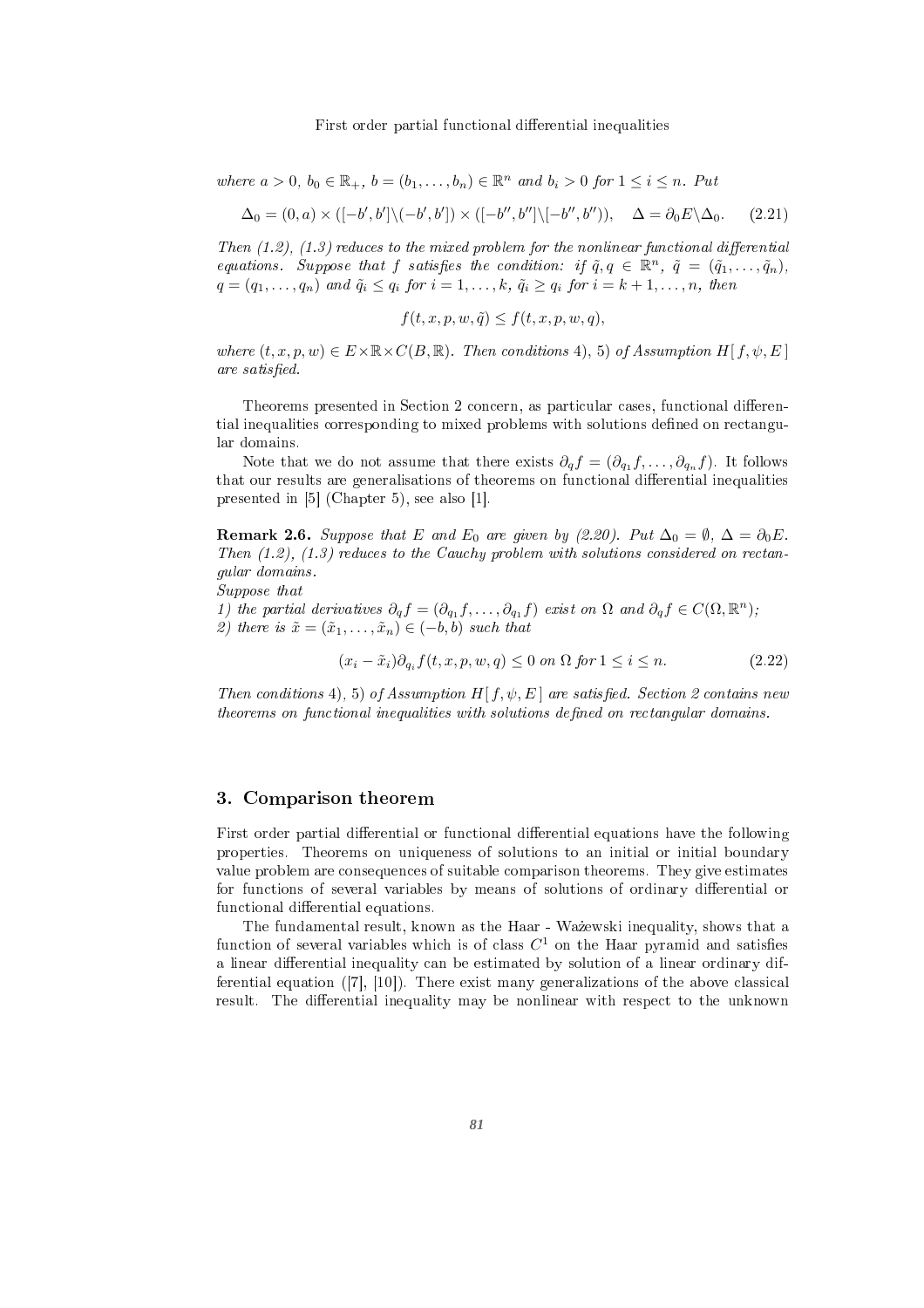fun
tion and assumptions on the regularity of the unknown fun
tion onsidered on the Haar pyramid may be weakened [9]. A functional differential version of the Haar - Ważewski inequality can be found in [5].

We extend the Haar - Waz ewski inequality  $(1.2)$  on initial boundary value problems. We prove that a function satisfying a functional differential inequality and initial boundary onditions an be estimated by a solution of initial value problem for an ordinary functional differential equation.

For a function  $z \in C(E_0 \cup E, \mathbb{R})$ , we put

$$
E_{+}[z] = \{(t, x) \in E : |z(t, x)| \ge |z(t, y)| \text{ for } y \in [\alpha(t), \beta(t)]\}.
$$

**Assumption**  $H[\sigma]$ . The function  $\sigma: [0, a) \times \mathbb{R}_+ \times C(\Gamma, \mathbb{R}_+) \to \mathbb{R}_+$  satisfies condition  $(V_0)$  and

- (i)  $\sigma$  is continuous and satisfies monotonicity condition: if  $\xi, \tilde{\xi} \in C(\Gamma, \mathbb{R}_+)$  and  $\xi(\tau) \leq$  $\hat{\xi}(\tau)$  for  $\tau \in \Gamma$  then  $\sigma(t,p,\xi) \leq \sigma(t,p,\xi)$  where  $(t,p) \in [0,a) \times \mathbb{R}_+$ ;
- (*ii*) the function  $\kappa: [0, a) \to \mathbb{R}$  is continuous and  $0 \leq \kappa(t) \leq t$  for  $t \in [0, a)$ ;
- (*iii*) for every  $\eta \in C([-b_0, 0], \mathbb{R}_+)$  the maximal solution of the Cauchy problem

$$
\omega'(t) = \sigma(t, \omega(t), \omega_{\kappa(t)}), \quad \omega(t) = \eta(t), \quad t \in [-b_0, 0], \tag{3.1}
$$

is defined on  $[-b_0, a)$ .

We will need the following lemma on functional differential inequalities.

**Lemma 3.1.** Suppose that Assumption  $H[\sigma]$  is satisfied and 1)  $\xi, \tilde{\xi} \in C([-b_0, a), \mathbb{R}_+)$  and  $\xi(0) < \tilde{\xi}(0)$ ;<br>2) denoted by  $\overline{\mathcal{M}}$  denote by  $\overline{\mathcal{M}}$ 

$$
T_{+} = \{ t \in (0, a) : \xi(\tau) < \tilde{\xi}(\tau) \quad \text{for } \tau \in [0, t), \ \xi(t) = \tilde{\xi}(t) \},
$$

and assume that

$$
D_{-}\xi(t) - \sigma(t,\xi(t),\xi_{\kappa(t)}) < D_{-}\tilde{\xi}(t) - \sigma(t,\tilde{\xi}(t),\tilde{\xi}_{\kappa(t)}), \quad t \in T_{+}
$$

where  $D_$  is the left hand side Dini derivative. Then  $\xi(t) < \xi(t)$  for  $t \in [0, a)$ .

The proof of the above lemma can be found in [5]. For  $w \in C(B, \mathbb{R})$ , we write

$$
||w||_{D[t,x]} = \max\{|w(\tau,y)| : (\tau,y) \in D[t,x]\}.
$$

Now we will prove the main theorem of this Section.

**Theorem 3.1.** Suppose that the Assumption  $H[\sigma]$  is satisfied and 1) function  $u: E_0 \cup E \to \mathbb{R}$  is the class of  $C^*$  and

$$
|u(t,x)| \leq \tilde{\eta}(t) \quad on \ E_0,\tag{3.2}
$$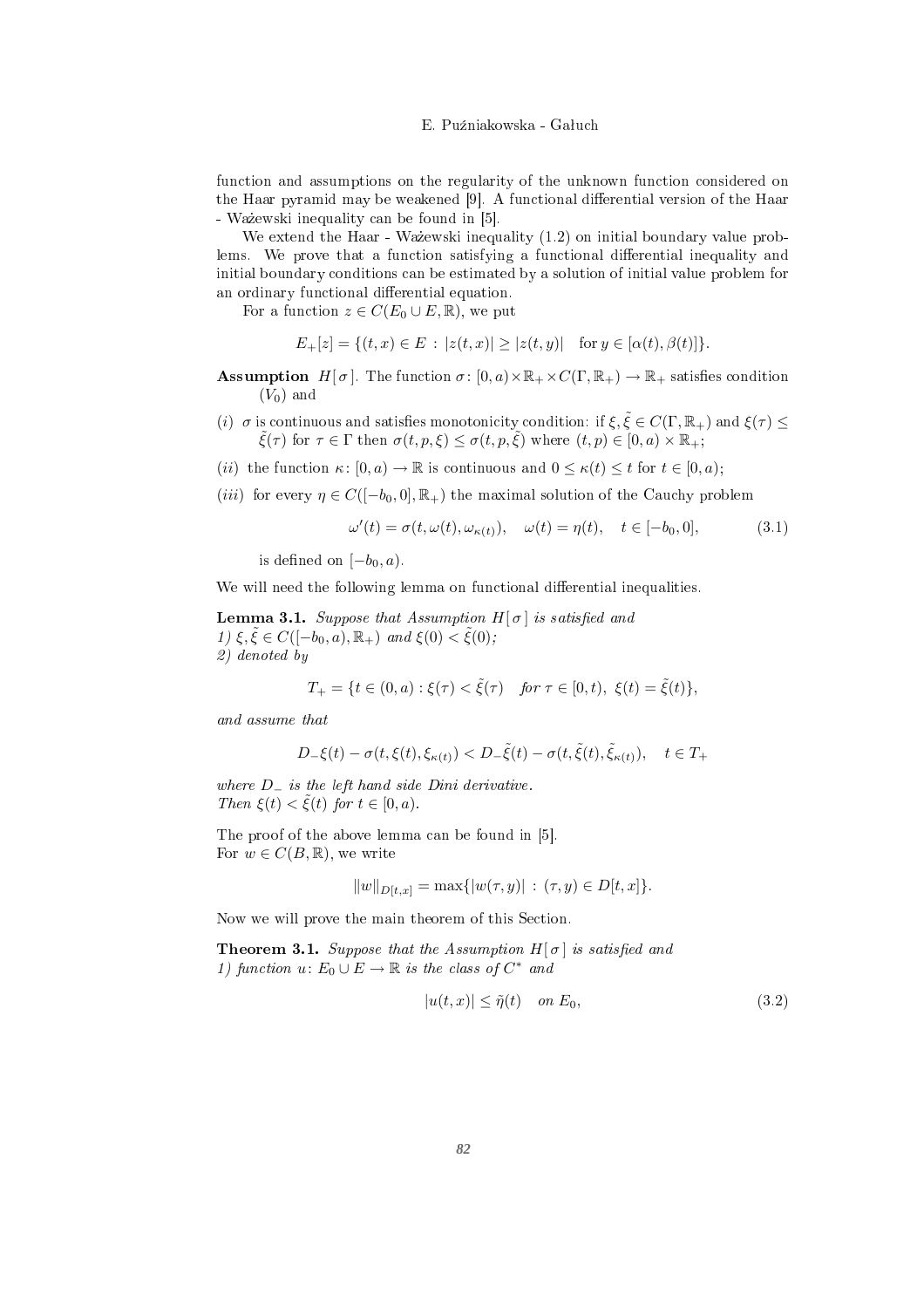where  $\tilde{\eta} \in C([-b_0, 0], \mathbb{R}_+);$ 2)  $\omega(\cdot, \tilde{\eta})$ :  $[-b_0, a) \to \mathbb{R}_+$  is the maximal solution of the problem

$$
\omega'(t) = \sigma(t, \omega(t), \omega_{\kappa(t)}), \quad \omega(t) = \tilde{\eta}(t) \quad \text{for } t \in [-b_0, 0], \tag{3.3}
$$

and the following boundary inequality holds:

$$
|u(t,x)| \le \omega(t,\tilde{\eta}) \quad on \ \Delta_0; \tag{3.4}
$$

 $3)$  the function  $u$  satisfies the functional differential inequality

$$
|\partial_t u(t,x)| \leq \sigma(t, |u(t,x)|, \|u_{\psi(t,x)}\|_{D[\psi(t,x)]}) + \sum_{i \in I_{-}[t,x]} \alpha'_i(t) |\partial_{x_i} u(t,x)|
$$
  
- 
$$
\sum_{i \in I_{+}[t,x]} \beta'_i(t) |\partial_{x_i} u(t,x)|,
$$
 (3.5)

where  $(t, x) \in E_+[u] \backslash \Delta_0$ .<br>Then

$$
|u(t,x)| \le \omega(t,\tilde{\eta}) \quad on \ E. \tag{3.6}
$$

Proof. Defining

$$
\xi(t) = \max\{|u(\tau, y)| : (\tau, y) \in E_0 \cup E], \tau \le t\}, \quad t \in [-b_0, a),
$$

we have that  $\xi \in C([-b_0, a), \mathbb{R}_+)$  and the statement  $(3.6)$  is equivalent to the inequality  $\xi(t) \leq \omega(t, \tilde{\eta})$  for  $t \in [0, a)$ . Let  $0 < \tilde{a} < a$  be fixed. We denote by  $\omega(\cdot, \tilde{\eta}, \epsilon)$  the maximal solution of the Cau
hy problem

$$
\omega'(t) = \sigma(t, \omega(t), \omega_{\kappa(t)}) + \epsilon, \quad \omega(t) = \tilde{\eta}(t) + \epsilon, \quad t \in [-b_0, 0]. \tag{3.7}
$$

There exist  $\tilde{\epsilon} > 0$  such that for every  $0 < \epsilon < \tilde{\epsilon}$  the solution  $\omega(\cdot, \tilde{\eta}, \epsilon)$  is defined on  $[-b_0, \tilde{a})$  and

$$
\lim_{\epsilon \to 0} \omega(t, \tilde{\eta}, \epsilon) = \omega(t, \tilde{\eta}) \quad \text{uniformly on } \Gamma \cup [0, \tilde{a}).
$$

$$
\xi(t) < \omega(t, \tilde{\eta}, \epsilon) \quad \text{for } t \in [0, \tilde{a}).\tag{3.8}
$$

We will prove the inequality by using Lemma 3.1. It follows that the initial estimate  $\xi(t) \leq \eta(t) + \epsilon, t \in [-b_0, 0],$  is satisfied. Set  $T_+$ 

$$
\tilde{T}_{+} = \{ t \in (0, a) : \xi(\tau) < \omega(\tau, \tilde{\eta}, \epsilon), \quad \tau \in [0, t), \quad \xi(t) = \omega(t, \tilde{\eta}, \epsilon) \}. \tag{3.9}
$$

where the contract of the contract of the contract of the contract of the contract of the contract of the contract of the contract of the contract of the contract of the contract of the contract of the contract of the cont

$$
D_{-}\xi(t) < \sigma(t,\xi(t),\xi_{\kappa(t)}) + \epsilon \quad \text{for } t \in \tilde{T}_{+}.\tag{3.10}
$$

Let  $t \in \tilde{T}_+$  be fixed. Then  $\xi(t) = \omega(t, \tilde{\eta}, \epsilon)$  and  $\xi(t) = |u(t,x)|$  for some  $x \in [\alpha(t), \beta(t)].$ It is clear that  $(t, x) \in E_+[u]$ . It follows from  $(3.4)$  that  $(t, x) \notin \Delta_0$ . Then we have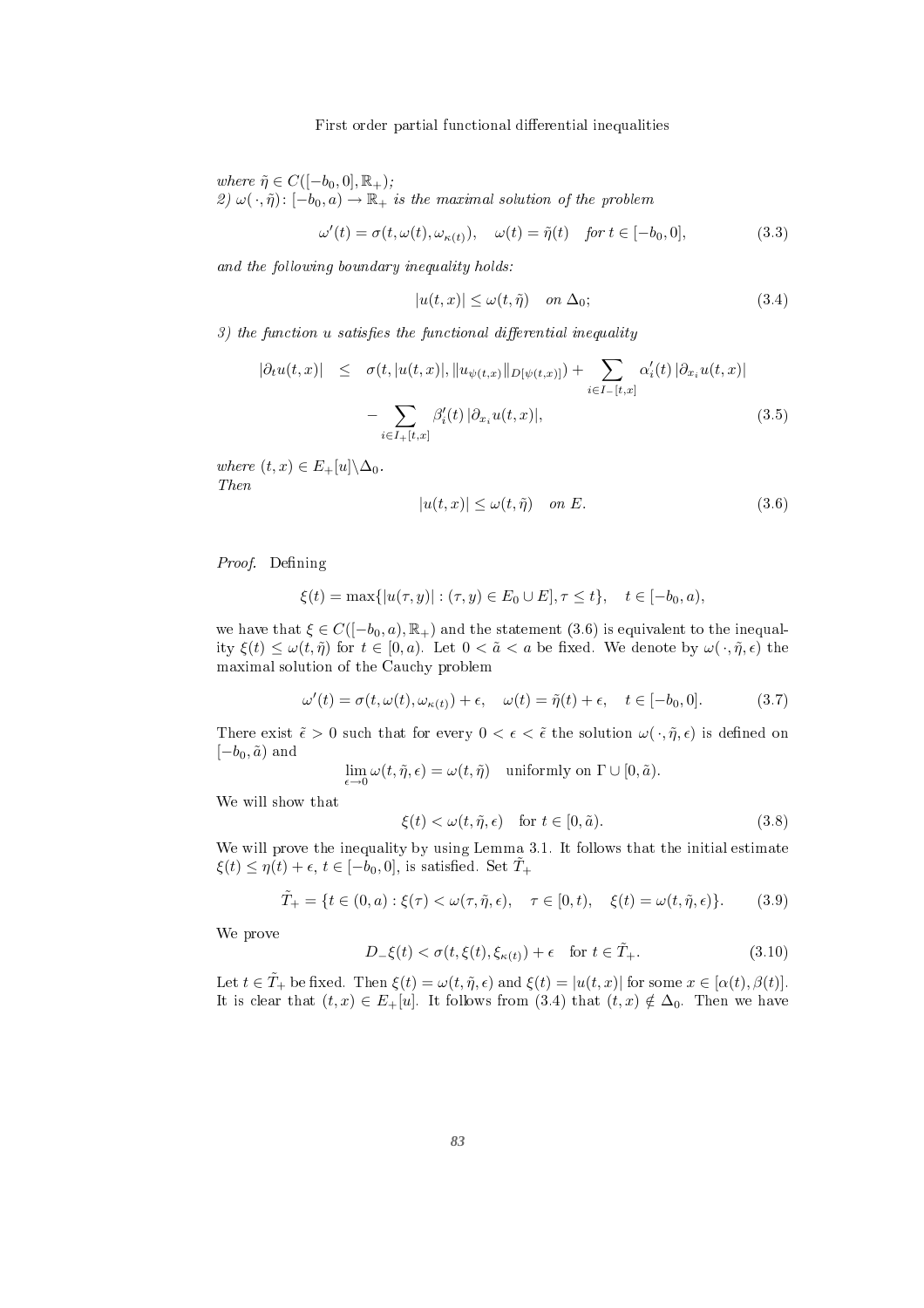that (i)  $\xi(t) = u(t, x)$  or (ii)  $\xi(t) = -u(t, x)$ . We will consider the case (i). Let  $\gamma = (\gamma_1,\ldots,\gamma_n) \colon [0,t] \to \mathbb{R}^n$ be denoted by density of the density of the density of the density of the density of the density of the density

$$
\gamma_i(\tau) = x_i \quad \text{for } i \in I_0[t, x],
$$

$$
\gamma_i(\tau) = \beta_i(\tau) \quad \text{for } i \in I_+[t, x], \quad \gamma_i(\tau) = \alpha_i(\tau) \quad \text{for } i \in I_-[t, x],
$$

and  $\tilde{\xi}(\tau) = u(\tau, \gamma(\tau))$ ,  $\tau \in [0, t]$ . Then, we have  $\tilde{\xi}(\tau) \leq \xi(\tau)$  for  $\tau \in [0, t)$  and  $\tilde{\xi}(t) = \xi(t)$ . We deduce that

$$
\partial_{x_i} u(t, x) \ge 0 \quad \text{for } i \in I_+[t, x], \quad \partial_{x_i} u(t, x) \le 0 \quad \text{for } i \in I_-[t, x],
$$

$$
\partial_{x_i} u(t, x) = 0 \quad \text{for } i \in I_0[t, x].
$$

$$
D_{-}\xi(t) \leq D_{-}\tilde{\xi}(t) = \tilde{\xi}'(t)
$$
  
\n
$$
= \partial_{t}u(t,x) + \sum_{i=1}^{n} \gamma'_{i}(t) (\partial_{x_{i}}u(t,x))
$$
  
\n
$$
= \partial_{t}u(t,x) + \sum_{i \in I_{+}[t,x]}^{n} \beta'_{i}(t) |\partial_{x_{i}}u(t,x)| - \sum_{i \in I_{-}[t,x]}^{n} \alpha'_{i}(t) |\partial_{x_{i}}u(t,x)|
$$
  
\n
$$
\leq \sigma(t,\xi(t),\xi_{\kappa(t)})
$$
  
\n
$$
< \sigma(t,\xi(t),\xi_{\kappa(t)}) + \epsilon,
$$
\n(3.11)

which proves  $(3.10)$ . In a similar way, we can prove  $(3.10)$  in the case  $(ii)$ .

We conclude from Lemma 3.1 that inequality  $(3.8)$  is satisfied and consequently,  $|u(t,x)| < \omega(t,\tilde{\eta},\epsilon)$  for  $(t,x) \in E \cap ([0,\tilde{a}) \times \mathbb{R}^n)$ . From the above inequality, we obtain in the limit, letting  $\epsilon$  tend to 0, inequality (3.6) on  $E \cap ([0, \tilde{a}) \times \mathbb{R}^n)$ . By the  $\binom{n}{k}$ . By the arbitrariness of  $0 < \tilde{a} < a$  the assertion follows.

In the following, we prove that the difference between two solutions of the functional differential equation  $(1.2)$  can be estimated by a solution of a suitable ordinary differential equation.

**Assumption**  $H_0[f, \psi, \Delta]$  The function  $f : \Omega \to \mathbb{R}$  satisfies the condition  $(V)$  and 1)  $\alpha, \beta \colon [0, a) \to \mathbb{R}^n$  are of class  $C^1$  and  $\alpha(t) < \beta(t)$  for  $t \in [0, a)$ ;

2) for each  $(t, x) \in \Delta$ ,  $i \in I-[t, x]$ ,  $h \neq 0$ , we have

$$
\alpha'_i(t) \ge -\frac{1}{h}[f(t, x[i, \alpha], p, w, q + e_i h) - f(t, x[i, \alpha], p, w, q)]
$$

where  $p \in \mathbb{R}, w \in C(B, \mathbb{R}), q \in \mathbb{R}^n$ ;  $\mathbf{r}$  ; and  $\mathbf{r}$  is the contract of the contract of the contract of the contract of the contract of the contract of the contract of the contract of the contract of the contract of the contract of the contract of th

3) for each  $(t, x) \in \Delta$ ,  $i \in I_+[t, x]$ ,  $h \neq 0$ , we have

$$
\beta_i'(t) \le -\frac{1}{h} [f(t, x[i, \beta], p, w, q + e_i h) - f(t, x[i, \beta], p, w, q)]
$$

where  $p \in \mathbb{R}, w \in C(B, \mathbb{R}), q \in \mathbb{R}^n$ ;  $\mathcal{L}_{\mathcal{A}}$  , and the contract of the contract of the contract of the contract of the contract of the contract of the contract of the contract of the contract of the contract of the contract of the contract of the cont

4)  $\kappa \in C([0,a),\mathbb{R}_+)$ ,  $\psi_* \in C(E,\mathbb{R}^n)$  and  $\kappa(t) \leq t$  for  $t \in [0,a)$  and  $\alpha(t) \leq$  $\psi_*(t,x) \leq \beta(t)$  for  $(t,x) \in E$ .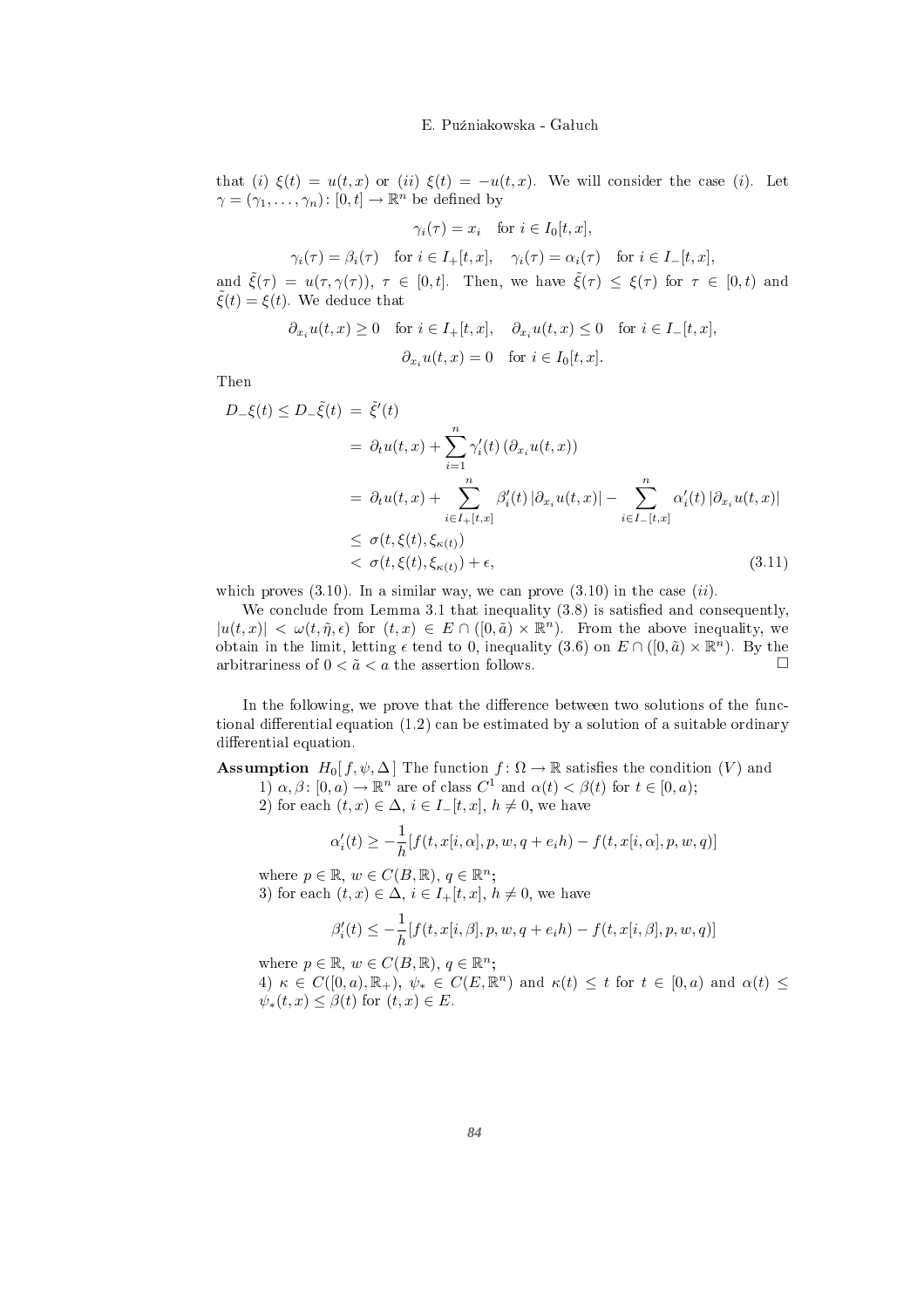**Theorem 3.2.** Suppose that Assumptions H[ $\sigma$ ] and H<sub>0</sub>[f,  $\psi$ ,  $\Delta$ ] are satisfied and 1) the estimate

$$
|f(t, x, p, w, q) - f(t, x, \tilde{p}, \tilde{w}, q)| \le \sigma(t, |p - \tilde{p}|, ||w - \tilde{w}||_{B})
$$
\n(3.12)

holds on  $\Omega$ ;

2) the functions  $u, v \colon E_0 \cup E \to \mathbb{R}$  are solutions of  $(1.2)$  and they are of class  $C^*$ ;  $\mathbf{r}$  ; and  $\mathbf{r}$  is the set of the set of the set of the set of the set of the set of the set of the set of the set of the set of the set of the set of the set of the set of the set of the set of the set of the set 3)  $\tilde{\eta} \in C([-b_0, 0], \mathbb{R}_+)$  and  $|u(t, x) - v(t, x)| \leq \tilde{\eta}(t)$  on  $E_0$  and boundary estimate

$$
|u(t,x) - v(t,x)| \le \omega(t,\eta), \quad (t,x) \in \Delta_0 \tag{3.13}
$$

is satisfied, where  $\omega(\cdot, \eta)$  is the maximal solution of (3.3). Under these assumptions, we have

$$
|u(t,x) - v(t,x)| \le \omega(t,\tilde{\eta}) \quad \text{on } E. \tag{3.14}
$$

*Proof.* We will show that function  $u - v$  satisfies assumptions of Theorem 3.1. The initial boundary inequalities follows from assumption 3). Let  $(t, x) \in E_+[u-v]$ . We prove the contract of the contract of the contract of the contract of the contract of the contract of the contract of the contract of the contract of the contract of the contract of the contract of the contract of the cont

$$
|\partial_t(u-v)(t,x)| \leq \sigma(t, |(u-v)(t,x)|, \|(u-v)_{\psi(t,x)}\|_{D[t,x]})
$$
  
+ 
$$
\sum_{i \in I-[t,x]} \alpha'_i(t) |\partial_{x_i}(u-v)(t,x)|
$$
  
+ 
$$
\sum_{i \in I+[t,x]} \beta'_i(t) |\partial_{x_i}(u-v)(t,x)|.
$$
(3.15)

We have that  $(i)$   $(u - v)(t, x) = |(u - v)(t, x)|$  or  $(ii)$   $(u - v)(t, x) = -|(u - v)(t, x)|$ . We consider the case  $(i)$ . It follows that

$$
\begin{array}{rcl}\n\partial_{x_i}(u-v)(t,x) & = & 0 \quad \text{for } i \in I_0[t,x], \\
\partial_{x_i}(u-v)(t,x) & \geq & 0 \quad \text{for } i \in I_+[t,x], \quad \partial_{x_i}(u-v)(t,x) \leq 0 \quad \text{for } i \in I_-[t,x].\n\end{array}
$$

$$
\partial_t (u-v)(t, x) = f(t, x, u(t, x), u_{\psi(t, x)}, \partial_x u(t, x)) - f(t, x, v(t, x), v_{\psi(t, x)}, \partial_x v(t, x))
$$
\n
$$
\leq \sigma(t, |(u-v)(t, x)|, ||(u-v)_{\psi(t, x)}||_{D[\psi(t, x)]})
$$
\n
$$
+ f(t, x, v(t, x), v_{\psi(t, x)}, \partial_x u(t, x)) - f(t, x, v(t, x), v_{\psi(t, x)}, \partial_x v(t, x))
$$
\n
$$
\leq \sigma(t, |(u-v)(t, x)|, ||(u-v)_{\psi(t, x)}||_{D[\psi(t, x)]})
$$
\n
$$
+ \sum_{i \in I_{-}[t, x]} \alpha'_i(t)(-\partial_{x_i}(u-v)(t, x)) - \sum_{i \in I_{+}[t, x]} \beta'_i(t)\partial_{x_i}(u-v)(t, x)
$$
\n
$$
+ \sum_{i \in I_{-}[t, x]} \alpha'_i(t)|\partial_{x_i}(u-v)(t, x)| - \sum_{i \in I_{+}[t, x]} \beta'_i(t)|\partial_{x_i}(u-v)(t, x)|.
$$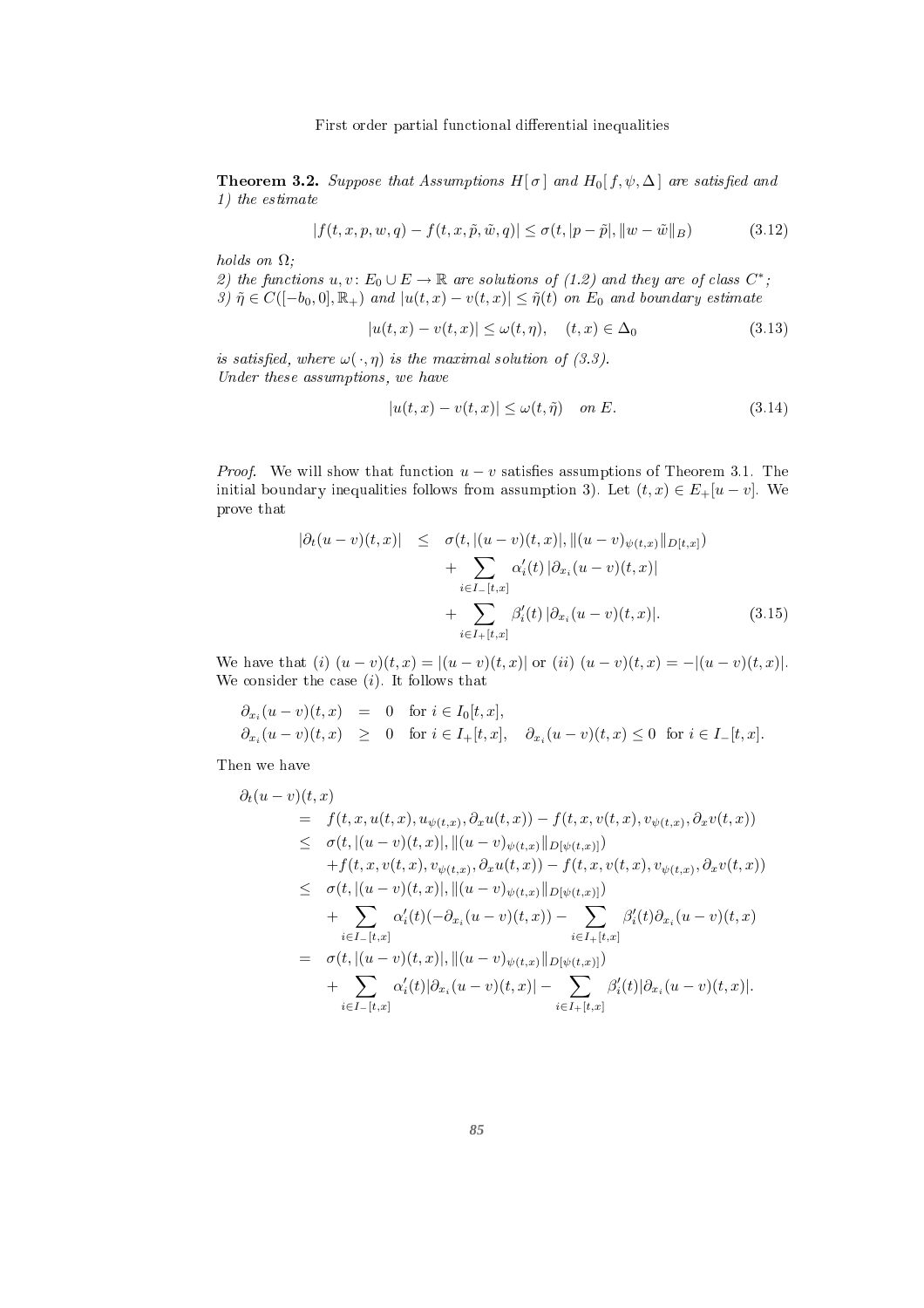In the similar way, we show that

$$
\partial_t (u-v)(t,x) \geq -\sigma(t, |(u-v)(t,x)|, ||(u-v)_{\psi(t,x)}||_{D[\psi(t,x)]}) - \sum_{i \in I_{-}[t,x]} \alpha'_i(t) |\partial_{x_i}(u-v)(t,x)| + \sum_{i \in I_{+}[t,x]} \beta'_i(t) |\partial_{x_i}(u-v)(t,x)|.
$$

That shows  $(3.15)$  in case  $(i)$ . In the similar way, we prove  $(3.15)$  in the case  $(ii)$ . That shows that all assumptions of Theorem 3.1 are satisfied and the assertion follows.

 $\Box$ 

The following result is a onsequen
e of Theorem 3.1.

**Theorem 3.3.** Suppose that Assumption H[ $\sigma$ ] and H<sub>0</sub>[ $f, \psi, \Delta$ ] are satisfied 1) the function  $\tilde{\omega}(t) = 0, t \in [-b_0, a),$  is the maximal solution of (3.3) with  $\eta(t) = 0$ for  $t \in [-b_0, 0]$ ;

2) the estimate  $(3.12)$  holds.

Under these assumptions, the mixed problem  $(1.2)$ ,  $(1.3)$  admits at most one solution  $u\colon E_0\cup E\to\mathbb{R}$  of class  $C^*$ .

It is clear that conditions 2), 3) of Assumption  $H_0[f, \psi, \Delta]$  are important in our considerations. To show this, we give examples of the sets  $E$  and we formulate corresponding assumptions on  $\Delta$ .

**Remark 3.1.** Let E, E<sub>0</sub> and  $\Delta$  be the sets defined in Remark 2.3. Suppose that conditions (2.18), (2.19) are satisfied for  $p \in \mathbb{R}$ ,  $q \in \mathbb{R}^n$ ,  $w \in C(B, \mathbb{R})$ . Then conditions 2), 3) of Assumption  $H_0[f, \psi, E]$  are satisfied. Theorems 3.2 and 3.3 concern initial boundary value problems for  $(1.2)$  with solutions defined on the Haar pyramid. These theorems are new.

Suppose that  $J_+ = J_- = \{1, \ldots, n\}$ . Then  $\Delta_0 = \emptyset$ ,  $\Delta = \partial_0 E$  and  $(1.2)$ ,  $(1.3)$ reduces to the Cauchy problem with solutions defined on the classical Haar pyramid.

Remark 3.2. Let E, E<sub>0</sub> and  $\Delta$  be the sets defined in Remark 2.5. Then (1.2), (1.3) reduces to a mixed problem for nonlinear functional differential equations. Suppose

$$
-\frac{1}{h}[f(t, x[i, \alpha], p, w, q + e_i h) - f(t, x[i, \alpha], p, w, q)] \leq 0, \quad i = 1, \dots, k,
$$

$$
-\frac{1}{h}[f(t, x[i, \beta], p, w, q + e_i h) - f(t, x[i, \beta], p, w, q)] \ge 0, \quad i = k + 1, ..., n.
$$

The conditions 2), 3) of Assumption  $H_0[f, \psi, \Delta]$  are satisfied.

Theorems 3.2 and 3.3 concern mixed problems with solutions defined on rectangular domains.

Note that we do not assume that there exist the derivatives  $(\partial_{q_1} f, \ldots, \partial_{q_n} f)$ . It f). It follows that our results are generalizations of theorems on mixed problems presented in  $\vert 1 \vert$ , (see also  $\vert 5 \vert$ , Chapter 5).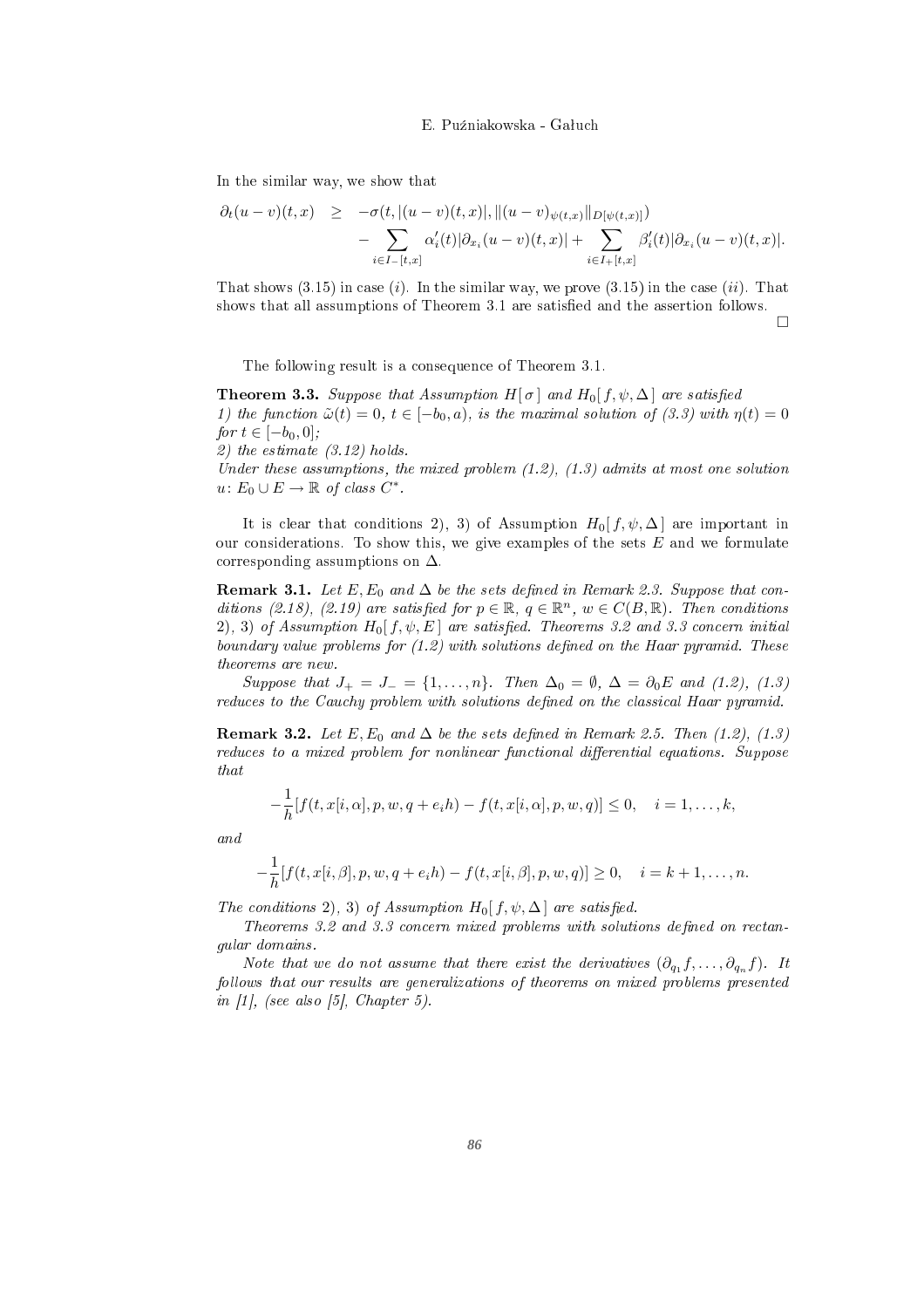**Remark 3.3.** Let E,  $E_0$  and  $\Delta$  be the sets defined in Remark 2.6. Suppose that there exist the derivatives  $(\partial_{q_1} f, \ldots, \partial_{q_n} f), \partial_q f \in C(\Omega, \mathbb{R})$  and there is  $\tilde{x} \in (-b, b)$  such that condition (2.22) is satisfied. Then conditions 2), 3) of Assumption  $H_0[f, \psi, \Delta]$ are satisfied. Section 3 contains new theorems on initial problems for functional differential equations with solutions defined on a rectangular domain.

**Remark 3.4.** Note that the connection with a functional differential comparison problem is essential for the uniqueness criterion stated in Theorem 3.3. The following example points out this property. If  $\beta \geq \alpha > 1$  and  $A, B \in \mathbb{R}_+$ , then the maximal solution of the Cau
hy problem

$$
\omega'(t) = A \sqrt[\alpha]{\omega(t^{\beta})} + B\omega(t), \ \omega(0) = 0 \tag{3.16}
$$

is  $\bar{\omega}(t) = 0$  for  $t \in [0, a]$  where  $a \leq 1$ . Note that maximal solution of (3.16) with  $\alpha > 1$ and  $\beta = 1$  is positive on  $(0, a]$ .

**Remark 3.5.** Results presented in the paper can be extended on functional differential systems

$$
\partial_t z_i(t,x) = f_i(t,x,z(t,x),z_{\psi(t,x)},\partial_x z_i(t,x)), \ i=1,\ldots,m,
$$

where  $z = (z_1, \ldots, z_m)$ .

- [1] P. Brandi, Z. Kamont, A. Salvadori, Differential and differential difference inequalities related to mixed problems for first order partial differential - functional equations, Atti Sem. Mat. Fis. Univ. Modena  $39:1$  (1991)  $255 - 276$ .
- [2] P. Brandi, C. Marcelli, Haar inequality in hereditary setting and applications, Rend. Sem. Mat. Univ. Padova 96 (1996) 177 - 194.
- [3] P. Brandi, C. Marcelli, On mixed problem for first order partial differential functional equations, Atti Sem. Mat. Fis. Univ. Modena, 46 (1998) suppl., 497
- [4] L. Byszewski, Finite systems of strong nonlinear differential functional degenerate - implict inequalities with first order partial derivatives, Univ. Iagel. Acta Math. 29 (1992)  $75 - 84$ .
- [5] Z. Kamont, Hyperbolic Functional Differential Inequalities and Applications, Mathemati
s and its Appli
ations (Kulwer A
ademi Publishers), 482, Dortre
ht,
- [6] G. S. Ladde, V. Lakshmikantham, A. Vatsala, Monotone Iterative Techniques for Nonlinear Differential Equations, Pitman (Advanced Publishing Program), Boston, MA, 1985.